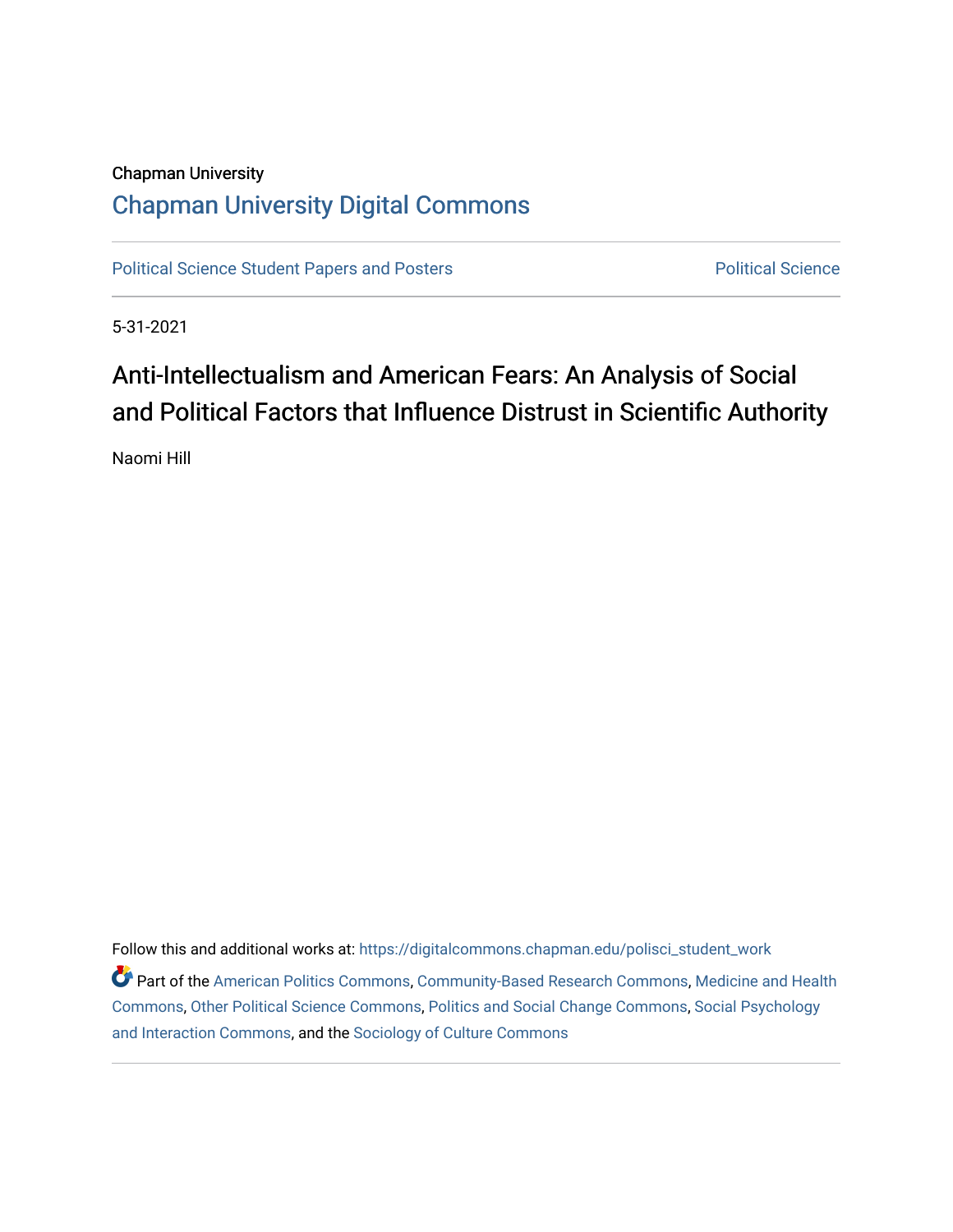# Anti-Intellectualism and American Fears: An Analysis of Social and Political Factors that Influence Distrust in Scientific Authority

### **Comments**

This scholarship is part of the [Chapman University COVID-19 Archives](https://digitalcommons.chapman.edu/covid-19_archives/).

Copyright The author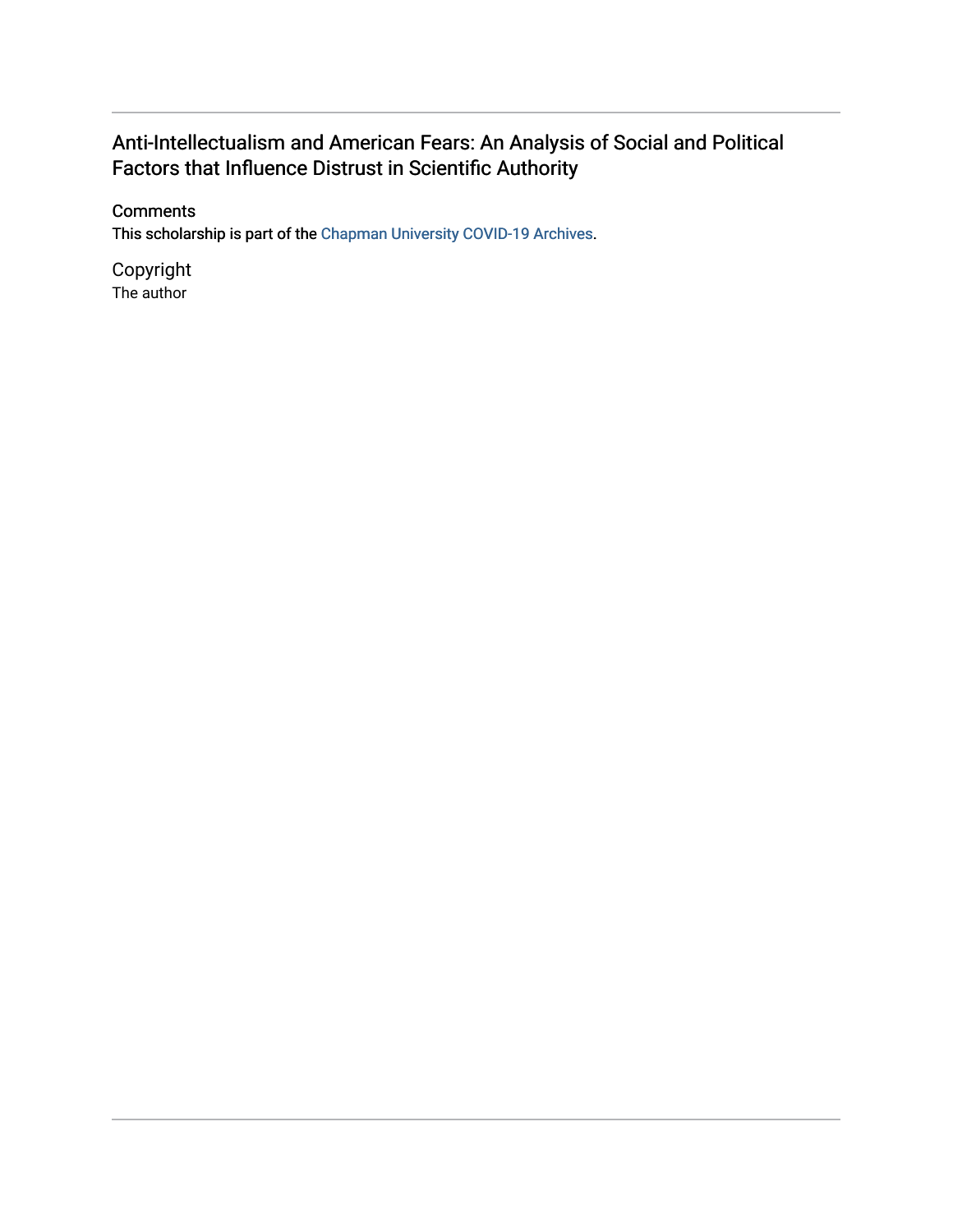## **Anti-Intellectualism and American Fears: An Analysis of Social and Political Factors that**

### **Influence Distrust in Scientific Authority**

Naomi Hill

POSC 499: Individual Study

Chapman University

Dr. Shafie

May 31, 2020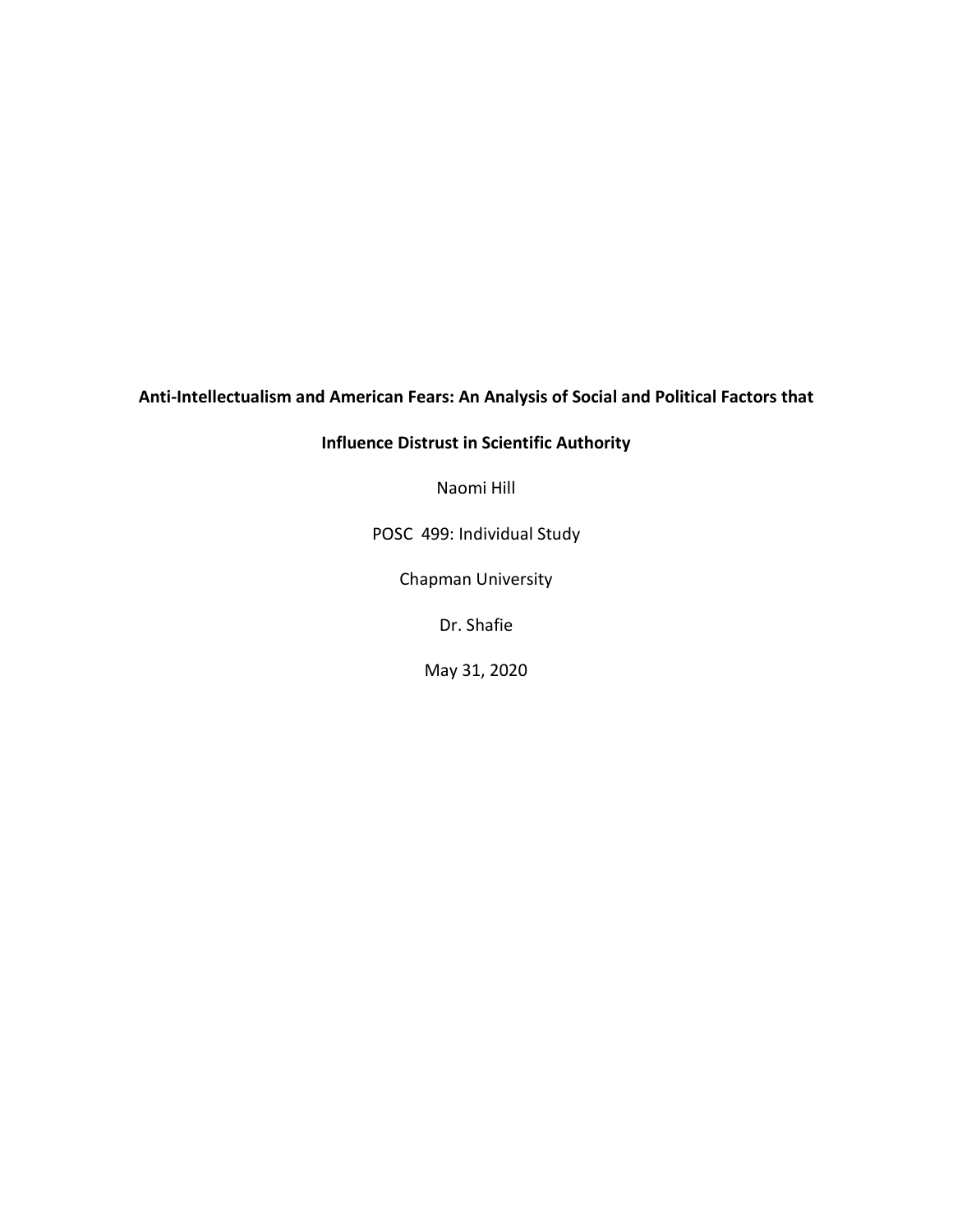#### **ABSTRACT**

In the last few decades of our history, strong sentiments of anti-intellectualism and distrust in scientific authority have developed and spread throughout American society. Recently, the outward displays of denial and distrust surrounding the COVID-19 pandemic and climate change have demonstrated just how pervasive these views are becoming. This study looked at public opinion on a variety of anti-intellectual views among the American public. The main question this research was attempting to answer is what are the political and social correlates of anti-intellectualism? The data I used to test this question was the 2021 Chapman University Survey on American Fears. I looked specifically at questions within the survey that address public stances on climate change, vaccinations, and mask wearing (during the COVID-19 pandemic) along with the demographic characteristics of each response group. After running a variety of tests for each question to check for any correlations between the level of fear expressed and demographics, I found support for which social and political categories are more likely to subscribe to anti-intellectual beliefs like climate change denial, anti-vax, and antimask.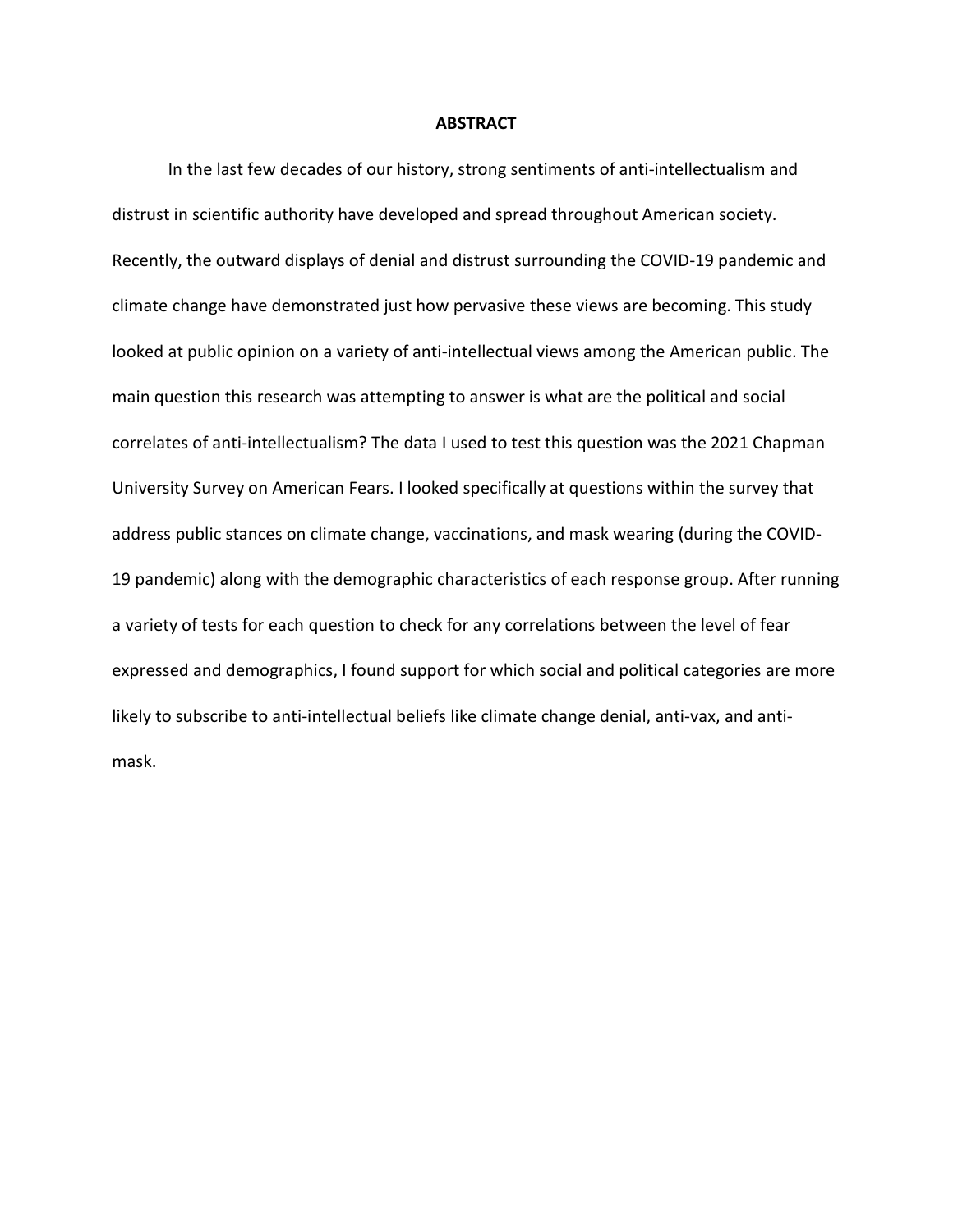#### **LITERATURE REVIEW**

#### **Introduction**

Historian Richard Hofstadter first popularized the term anti-intellectualism in his 1964 work *Anti-Intellectualism in American Life*. According to him, anti-intellectual beliefs could be defined as "a resentment and suspicion of the life of the mind and of those who are considered to represent it; and a disposition constantly to minimize the value of that life" (Hofstadter, 1964, p. 7). Back in the 1950's it was McCarthyism which targeted intellectuals, among other groups of people, and planted the seed of fear among the American public manufacturing this distrust and resentment Hofstadter was observing (1962, p. 3). Since then, this seed has grown and entangled itself throughout U.S. public opinion and political life, propagated by political leaders and institutions that "[embrace] anti-intellectualism for political benefit" (Shogan, 2007, 295). One policy area has been highly impacted by this sentiment of anti-intellectualism than that of climate change. While the international scientific community have been in consensus on the reality and severity of the global climate change crisis for years, the topic has remained up for debate in American politics and society to this day.

If the United States has any chance of effectively responding to current climate threats, we must first understand why climate denialism has persisted this long. The concepts presented in this literature review will analyze public opinion on climate change within the United States historically and presently with the purpose of answering the question why do some American citizens deny the existence climate change and distrust climate scientists? Through the evaluation of multiple scholarly articles, themes of party polarization, elite cues, and demographics will be identified and addressed as influential factors towards climate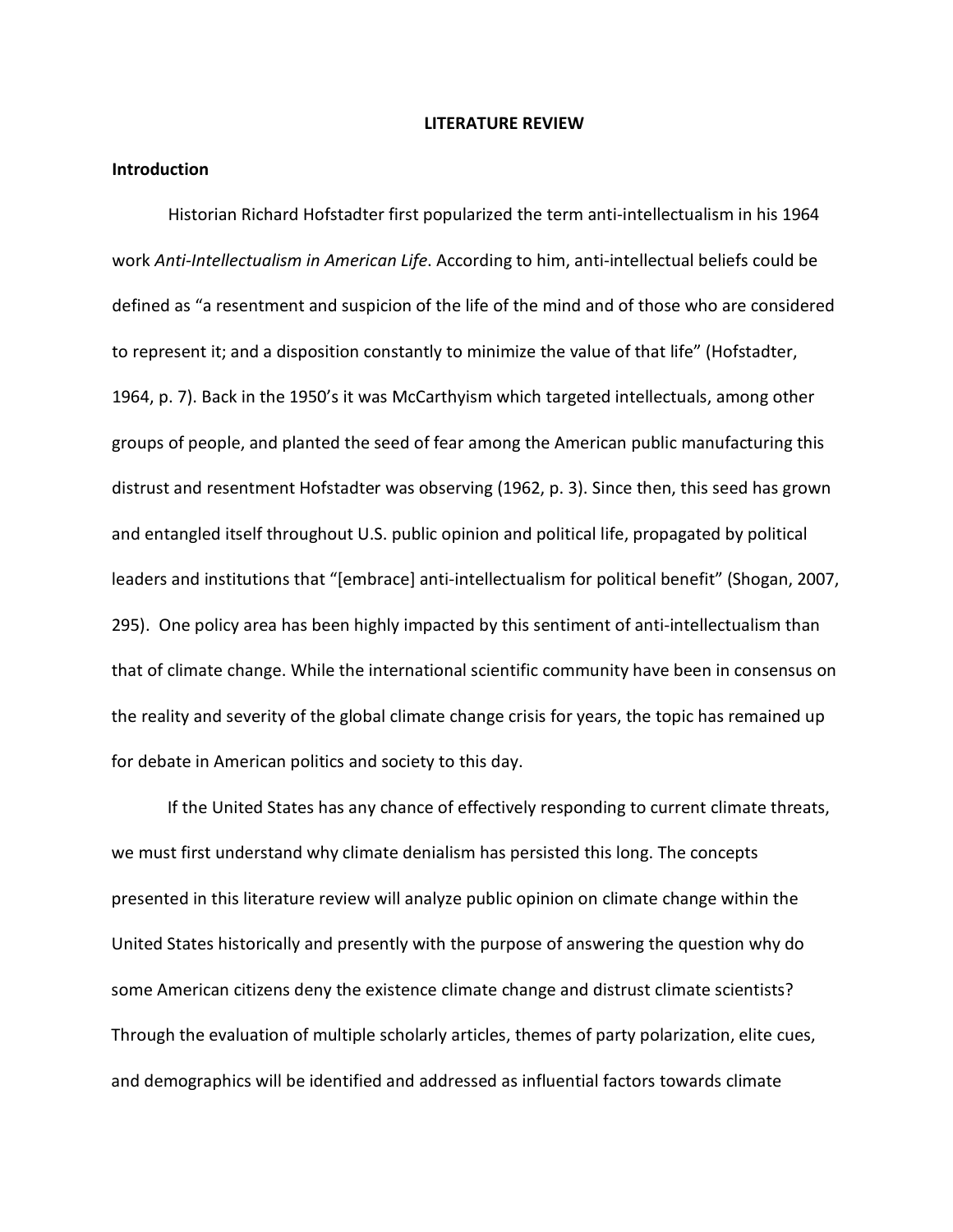change opinion and belief. The analysis will highlight similarities between and support across these several articles to draw a general picture of how the growing polarization among political elites, the subsequent cues the give to the public electorate, and demographics have played a major role in influencing U.S. opinion on climate change. Additionally, I will broaden this conversation to look at general trends of trust in science over time and if these factors influencing climate change denial are also influencing present-day issues such as vaccinations and most recently, the COVID-19 pandemic.

#### **Polarization**

The increased ideological polarization of the Democratic and Republican parties within the United States has played a significant role in influencing public trust in science, and more specifically public opinion on climate change. Diverging partisan views became more pronounced after the onset of the Republican Revolution which made congressional and partisan "disagreements in the 1990's and early 2000's more pronounced and more intense than they used to be" (Stonecash et al., 2018, p.1). Multiple studies have looked at public opinion over the course of this time period and concluded that polarization levels among the public on certain issues appeared to reflect the levels of polarization between the political parties themselves.

As Dunlap and McCright point out, support for environmental protection policies and initiatives has historically "been relatively nonpartisan" (2008, p.1). They specifically site conservation efforts by both of the Roosevelt presidents as well as the bipartisan during the Nixon years and important environmental acts in the 1970's as testaments to this previously nonpartisan nature of environmental views (Dunlap & McCright, 2008, p.1). A noticeable shift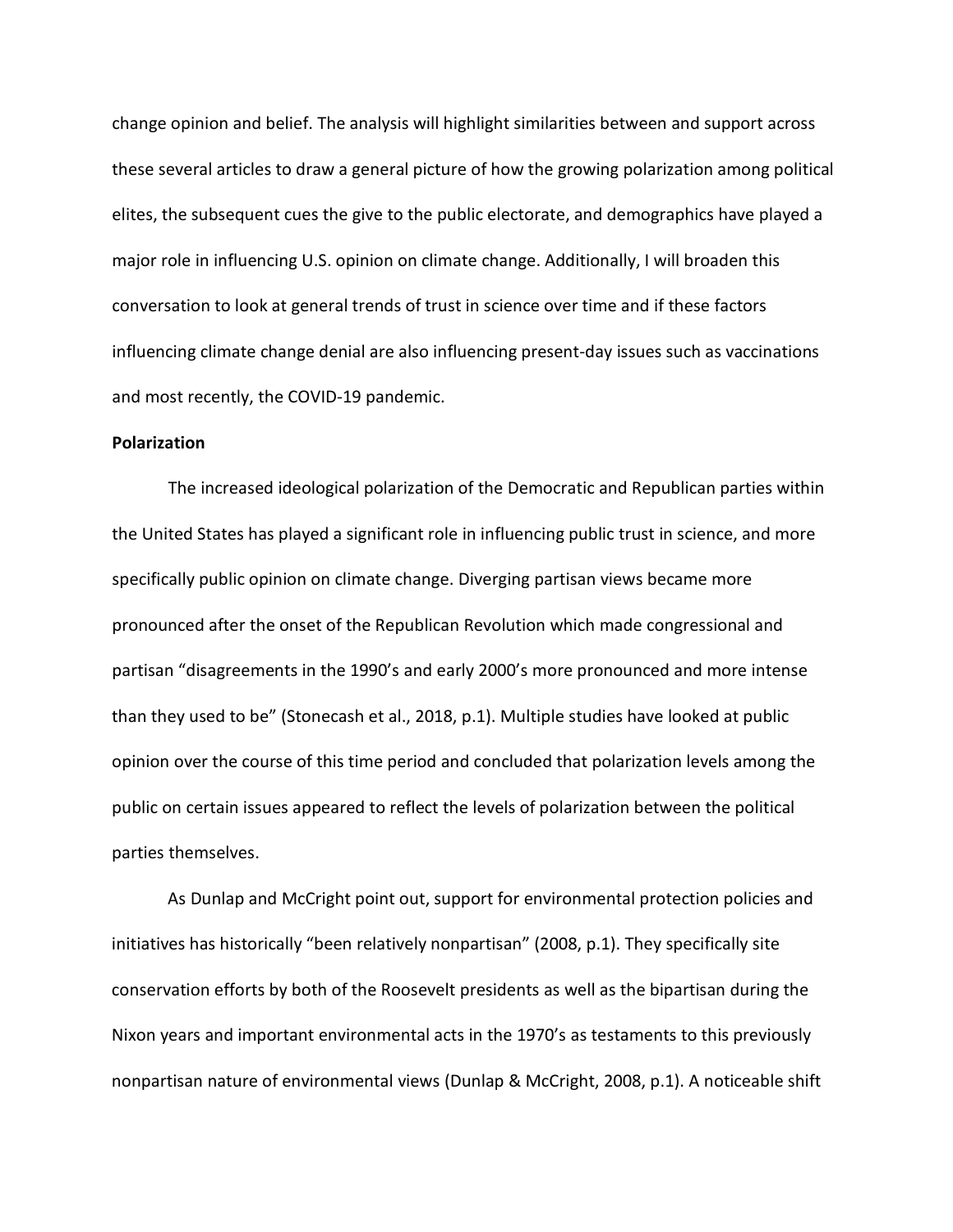occurred in public opinion in the mid 1990's though. Through their analysis of public opinion polls from 1997 to 2008 Dunlap and McCright conclude that the correlation between public views on global warming and party affiliation has increased over time (2008, p.5). The authors argue that the observed increase in correlation levels support the assertion of party sorting, or the idea that groups of the population often separate themselves along party lines which in turn "heighten their partisan differences" (Dunlap & McCright, 2008, p.5). Specific trends they noticed were a decline in proportion of Republicans who believe the effects of global warming are currently taking place, as well as an increased proportion of Republicans that view the seriousness of warming to be exaggerated (Dunlap & McCright, 2008, p.4).

Another study conducted by Egan and Mullin measures the influence of different factors on climate change opinions, namely those of demographics, risk perceptions, personal experiences or vulnerabilities, and polarization. While the first three factors have a noticeable impact on individual climate change beliefs, their research argued that "partisan polarization" plays a much more dominant role in influencing aggregate opinions (Egan & Mullin, 2017, p.216). Like Dunlap and McCright, they cite the 1990's as a turning point for climate change opinion which initiated the "gap between partisans that has widened over time and currently stands at more than 40 percentage points" (Egan & Mullin, 2017, p.218). These findings support Dunlap and McCright's claims that there is a noticeable "pattern of divergent partisan views" between Republicans and Democrats when it comes to global warming beliefs (2008, p.4). Through their research they had concluded that U.S. public opinion on climate change reflected the "deeply polarized" and "deadlocked" nature of the country's political structure at large (Egan and Mullin, 2017, p. 210).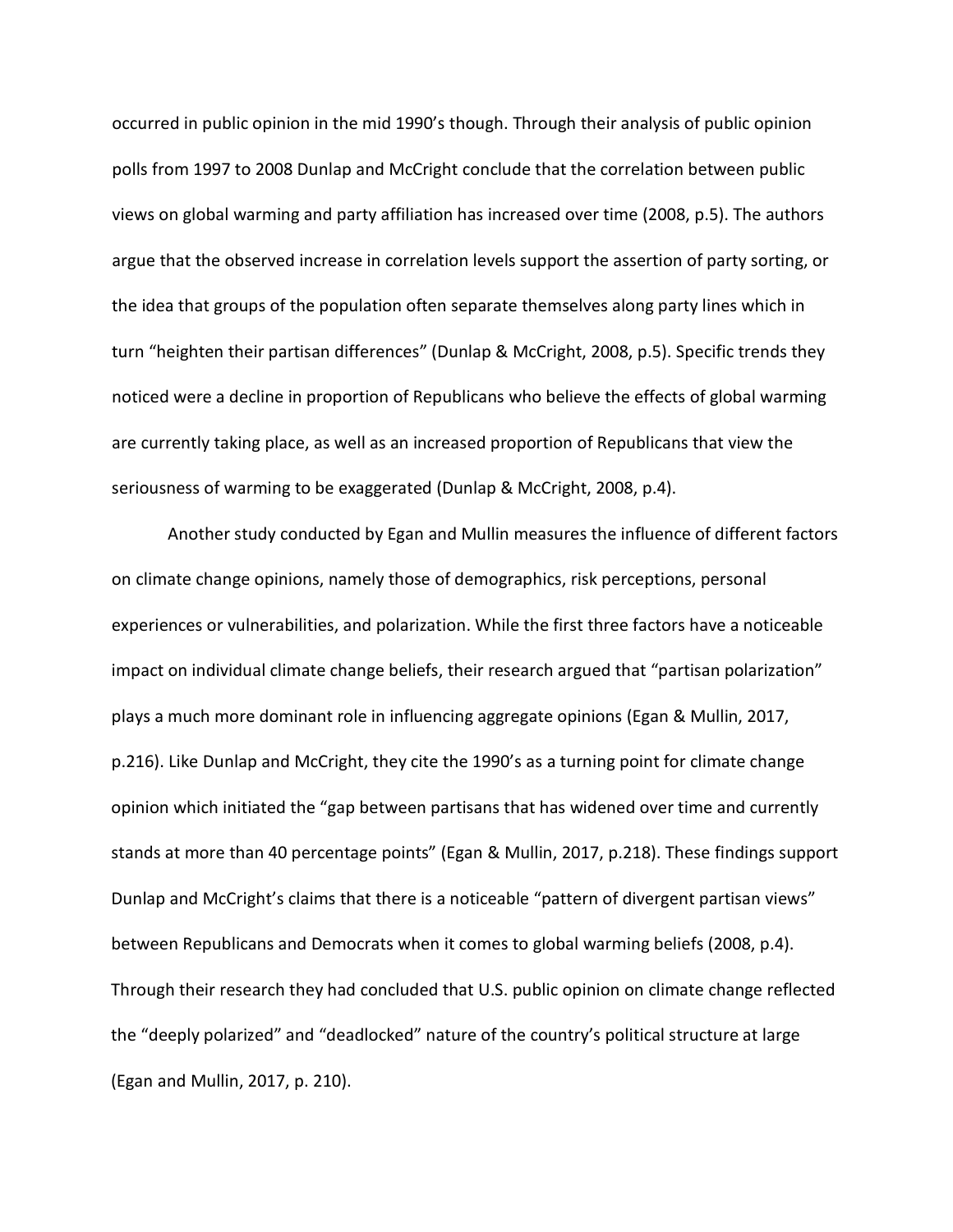Gauchat takes a step back to look at the more generalized topic of public trust in science over a longer period of time, from 1974 through to 2010 (2012, p.167). Although his research did not focus on climate change specifically, he observed a similar pattern of party polarization's influence on public opinion in regard to trust in science over time. Looking at "individuals' trust in science" can actually be a determining factor is one's opinion on climate change according to Egan and Mullin, which is why Gauchat's research can be influential in this conversation (2017, p.207). The main conclusion he made from his research was that "public trust in science has not declined since the 1970s except among conservatives and those who frequently attend church" (Gauchat, 2012, p.182). Gauchat found support specifically for that of the politicization thesis which "predicts that ideological conservatives will experience groupspecific declines in trust in science over time' (2012, p.171). Just like the previously mentioned studies identified a decline in Republicans' belief in certain global warming realities, Gauchat's findings demonstrate that declining trust in science was most noticeable among conservatives as well.

#### **Political Elite Cues**

Several studies have found this previously discussed polarization between parties is most prominent within the ranks of the political elite, or those in positions of political power in the United States like members of Congress or President (Dunlap & McCright, 2008, p.1). Not only are elite views highly polarized, but due to the powerful positions they hold in society, they are highly influential over public opinion and mass attitudes. This "top-down" influence over public opinion allows elites to provide signaling cues to the public which positions they should be taking on relevant issues (Dunlap & McCright, 2008, p.5). Dunlap and McCright concede that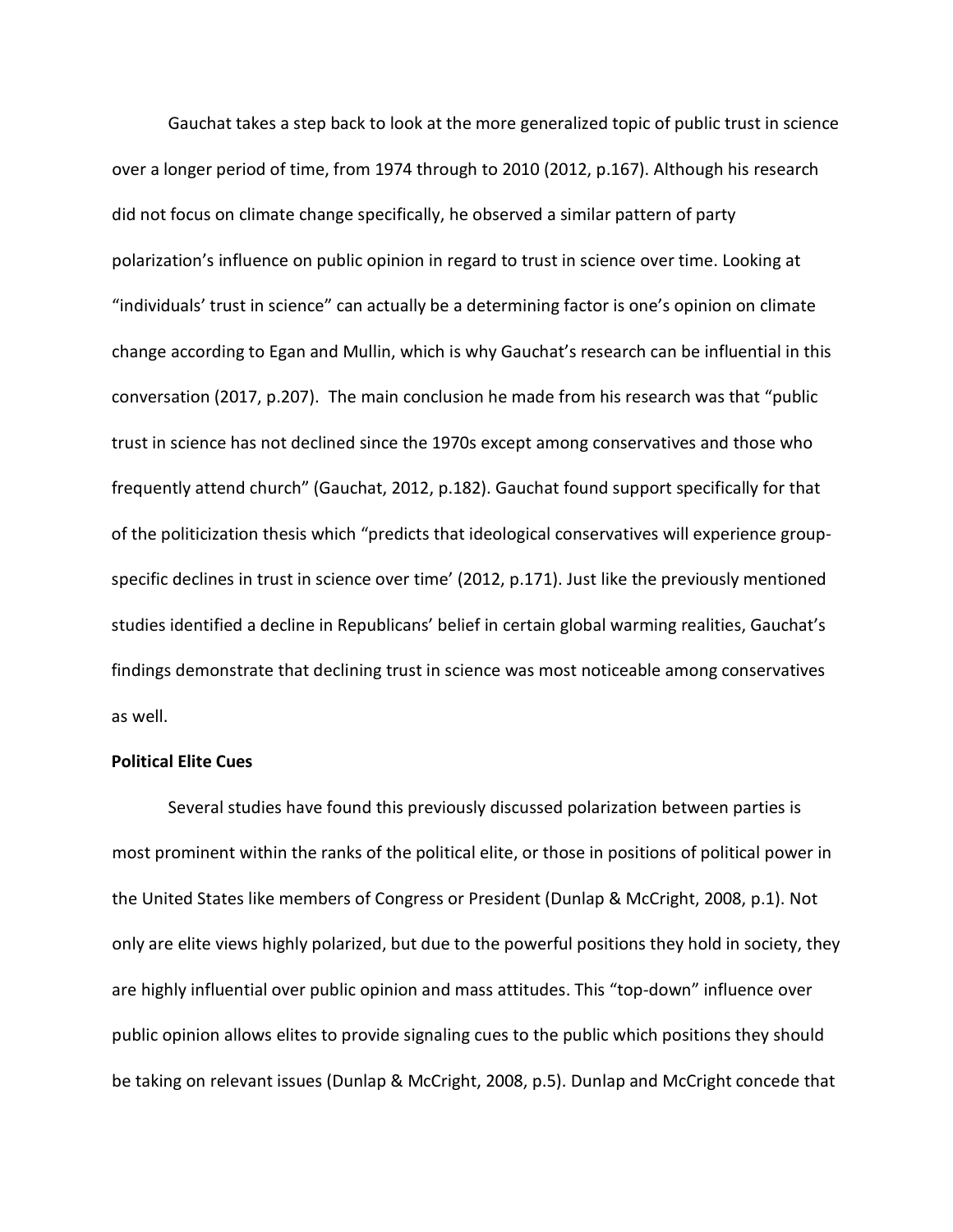not all analysts are in agreement that political polarization is driven by the elite in a top-down manner. They cite the research of Geoffrey Layman who sees this discussion as similar to the chicken and the egg debate, where one cannot truly determine which came first (Dunlap & McCright, 2008, p.4). Despite this, they claim that a majority of research appears to support their view of elite driven polarization which will be demonstrated below.

While Egan and Mullin named polarization as the dominant influence of climate change opinion, their research looked a little further into explanations as to why this is the case. Through their research, they found that the complex and abstract nature of climate change science and policy "can make it difficult for individuals to form their own judgments about [their] accuracy" (2017, pg.217). Because of this, many people are inclined to rely on and look to partisan elites for this information instead (Egan & Mullin, 2017, pg.217). After looking at data collected from the American National Election Studies (ANES) and other surveys from 1988 to 2012, they found support for the concept of issue evolution or the theory that "attitudes among partisans in the electorate have come to mirror the divided positions taken by partisans in government" (Egan and Mullin, 2017, p. 219). Egan and Mullin's observations of issue evolution were divergent from the previous period in the 1970's where public opinion on environmental issues was actually resistant to diverging views among elites (2017, p. 219). By the 1990's it appeared as though the electorate had caught up to this elite divide and this division "proceeded to grow in a dramatic fashion" (Egan and Mullin, 2017, p. 219). While they acknowledge the large role politicization plays in public opinion, Egan and Mullin ultimately conclude ques given by the political elite are the main drivers of politicization and ultimately affect public stances on political issues.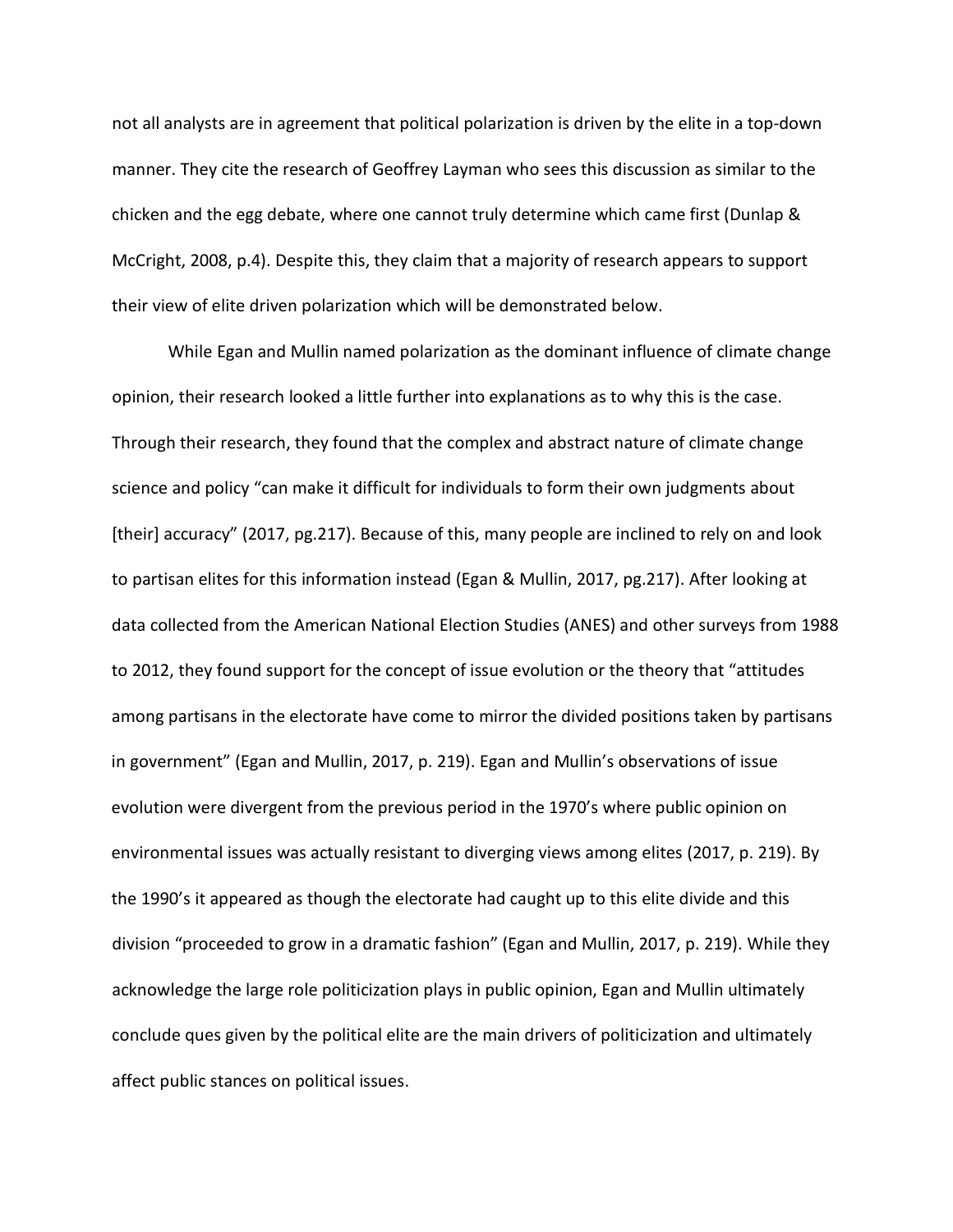A different study conducted by Brulle, Carmichael, and Jenkins examined a wide range of factors influencing climate change concern and concurred with Egan and Mullin that elite cues are influential. In fact, when looking at five categories of "extreme weather events, public access to accurate scientific information, media coverage, elite cues, and movement/ countermovement advocacy" elite cues had one of the largest effects on public concern levels (Brulle et al., 2012). Their research involved constructing a Climate Change Threat Index (CCTI) to help measure levels of concern among the surveyed public (Brulle et al., 2012). After collecting the data, Brulle and his colleagues were able to conclude that within the category of elite cues "the two strongest effects on public concern are Democratic Congressional action statements and Republican roll-call votes, which increase and diminish public concern, respectively" (Brulle et al., 2012). Their research supported the view that political elites are critical factors when it comes to influencing and even shifting concern about climate change among the public.

#### **Demographics**

Many of the previous studies, in their analysis of data, have measured the impact of a variety of demographic characteristics on public opinion. These demographics can include categories like gender, race, age, and religion to name a few. Unlike the clear association identified between elite cues, party polarization, and public attitudes on climate change, researchers have come to a variety of conclusions when it comes to the influence of demographics. One of the four factors that Egan and Mullin looked into for their research was demographics, which they claim "[accounts] for surprisingly little of the variation in how people perceive this problem" of climate change (2017, p.215). While they recognize the greater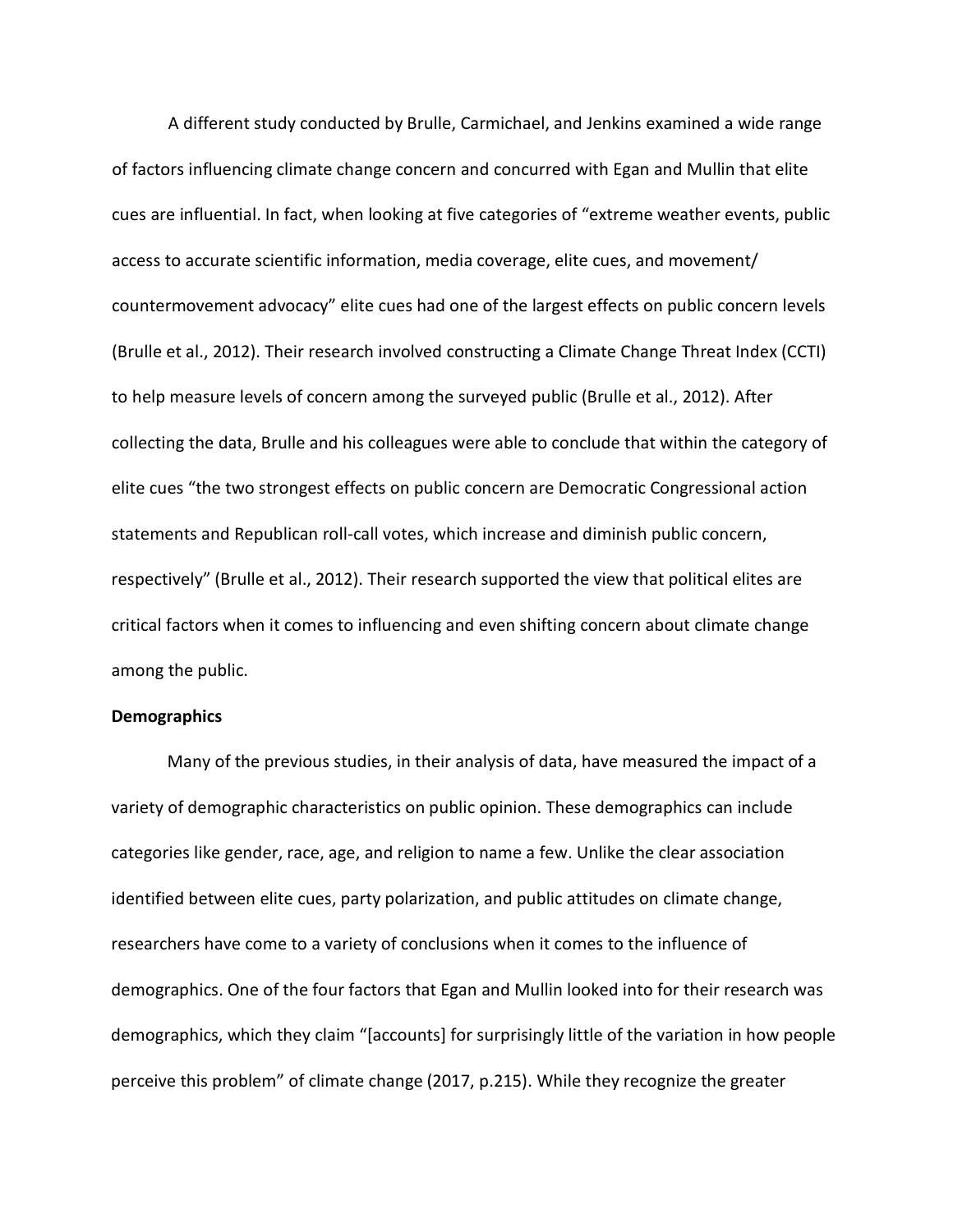influence of religiosity and gender in particular, the "findings for other personal characteristics that are often associated with policy attitudes—race, age, education, and income—are mixed" (Egan & Mullin, 2017, p.215). They argue that a potential reasoning behind this limited effect if demographics when it comes public opinion is that the impacts of climate change are more widespread and do not impact one population exclusively (Egan & Mullin, 2017, p.214). I would argue that this viewpoint, or at least the viewpoint concluded from their research, neglects the disproportionate impacts of environmental issues like climate change on minority communities both domestically and internationally.

McCright and Dunlap also looked more specifically into the demographics of climate change denial. This research wanted to test the hypothesis of "whether conservative white males are more likely than are other adults in the U.S. general public to endorse climate change denial" (McCright & Dunlap, 2011, p.1163). If this hypothesis is supported by the data, it would be challenging Egan and Mullin's claim that demographics are not as influential in determining public perceptions of climate change. McCright and Dunlap collected their data from environmental polls over the course of nine years from 2001-2010 and hoped to explore "the intersection of political ideology, race, and gender" (McCright & Dunlap, 2011, p.1164). Their data analysis revealed that "political conservatives and males are more likely to report a climate change denial view than are their politically liberal and female counterparts" (McCright & Dunlap, 2011, p.1169). This finding demonstrates that demographic factors like gender in addition to political identification can influence anti-intellectual views about climate change. Even Egan and Mullin support this when citing that "that women express higher levels of belief and concern about the problem than men do" (2017, p.215).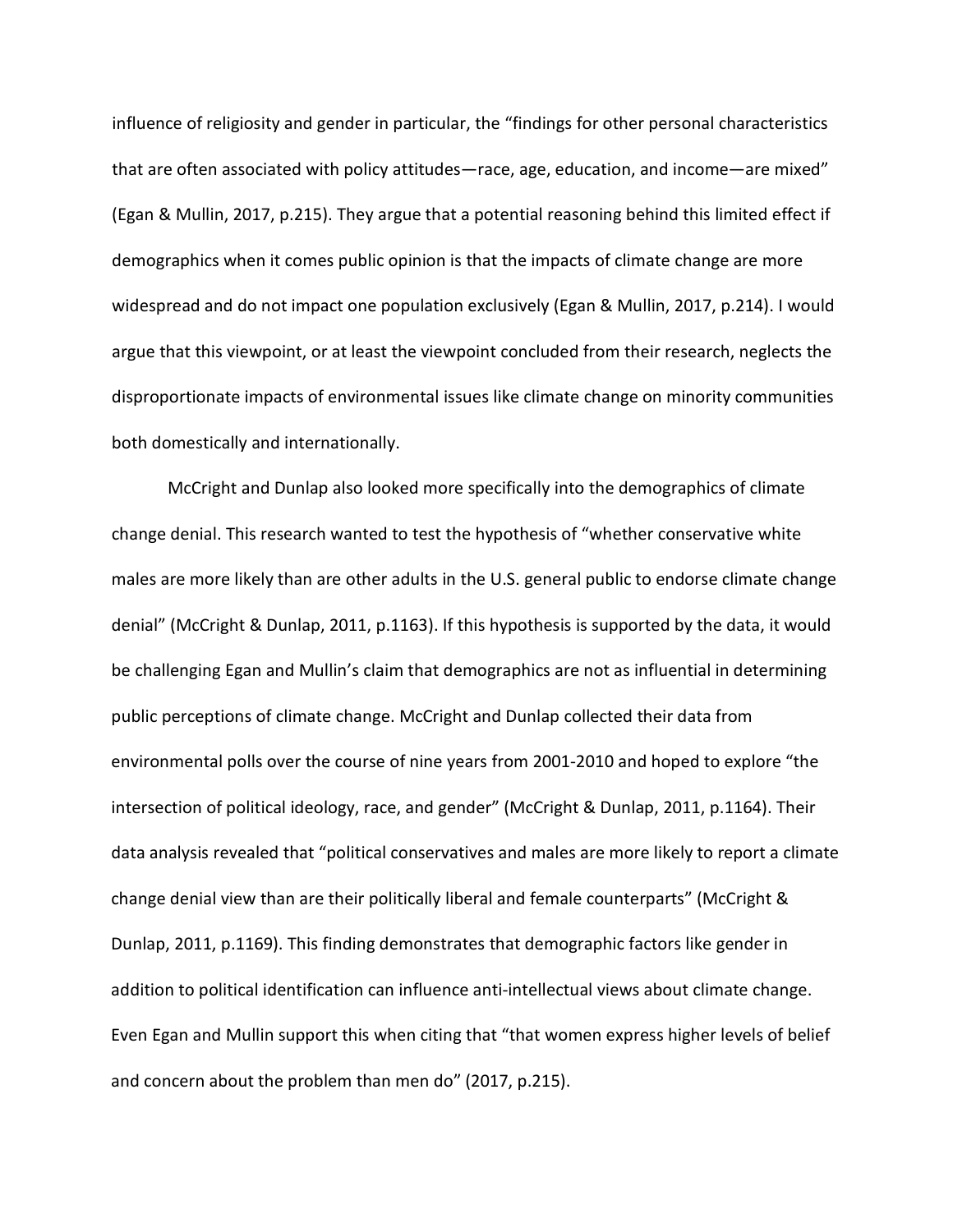Another demographic category that both of these studies considered to be of note is religiosity. Egan and Mullin expressed that religiosity, along with gender, are two demographics that can influence with climate change attitudes (2017, p.215). McCright and Dunlap found that "more religious individuals […] are still more likely to report denialist beliefs than are their respective counterparts" as well (2011, p.1171). Likewise, Gauchat's data demonstrated how "those who attended church frequently experienced group-specific change over time" (2012, p.179). All three of these studies appear to support the larger influence of party polarization, gender, and religiosity in influencing U.S. public opinion on climate change, helping to shape a better picture of why certain sects of the population hold denialist views. Something interesting when looking at the data collection from these studies, is that some of them did not include age as influential of a demographic attribute.

#### **Vaccinations**

Research has shown anti-intellectual views towards climate change are largely influenced by demographics, elite cues, and partisanship but do these factors also influence views towards other policy areas like vaccinations? In recent years there has been an observed increase in anti-vaccination viewpoints which pose a threat to public health and safety and should be addressed as well. One study conducted by Marian Olpinski looked specifically into the history of the anti-vaccination movement within the United States and cites the airing of a television program in the early 1980's as its initiation (2012). The program was called "DPT: Vaccine Roulette" and linked this particular vaccine to brain damage and incited mass fear among parents who soon began refusing to vaccinate their children out of fear (Olpinski, 2012). Another event characterized as even more influential was an article published in the 1998 by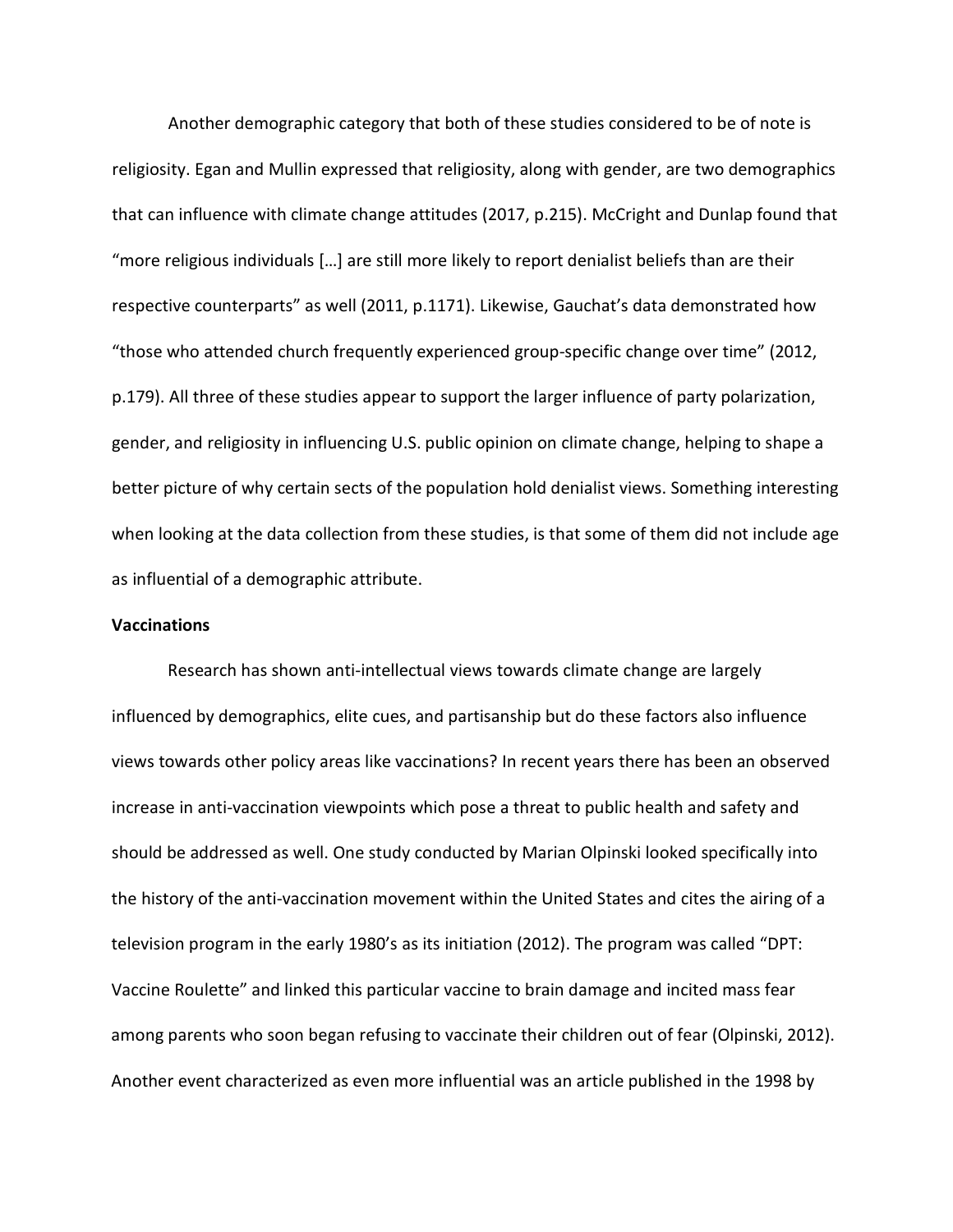Andrew Wakefield which suggested that there was a connection between MMR vaccines and autism diagnoses, and we can see how influential this writing was for there still exists concern over the potential link between the two (Olpinski, 2012).

A recent study published in 2018 explained how Wakefield's study helped the revival of anti-vaccination sentiment in Western countries like the United States (Hussain et al.). Despite the fact that his claims were later disproven by multiple other studies, the initial publicity his work received perpetuated these ideas and fears into the minds of the public and resulted in negative consequences down the line (Hussain et al., 2018). In the fallout of his research there was an observable decline in the percent of parents who were allowing to receive the MMR vaccines which protect against diseases like measles, which had previously believed to have been eradicated the United States (Hussain et al., 2018). With lowered vaccinations rates, there has been recent measles outbreaks began occurring throughout Western countries that threaten public health and previously established herd immunity (Hussain et al., 2018).

Looking more specifically at the factors that may influence an individual's likelihood to be distrusting of vaccines there has been some empirical support for impact of partisanship. One study published in 2015 analyzed the political and social factors that determined vaccine hesitancy during the swine flu outbreak and found strong support for the influence of partisanship (Mesch & Schwirian, 2015). They concluded that "political partisanship had a significant effect on the willingness to become vaccinated" with Democrats being more willing than their Republican or Independent counterparts (Mesch & Schwirian, 2015). From their data they found 39.6% of Democrats expressed willingness to get the H1N1 vaccination while only 32.2% of Republicans were willing (Mesch & Schwirian, 2015). This difference between levels of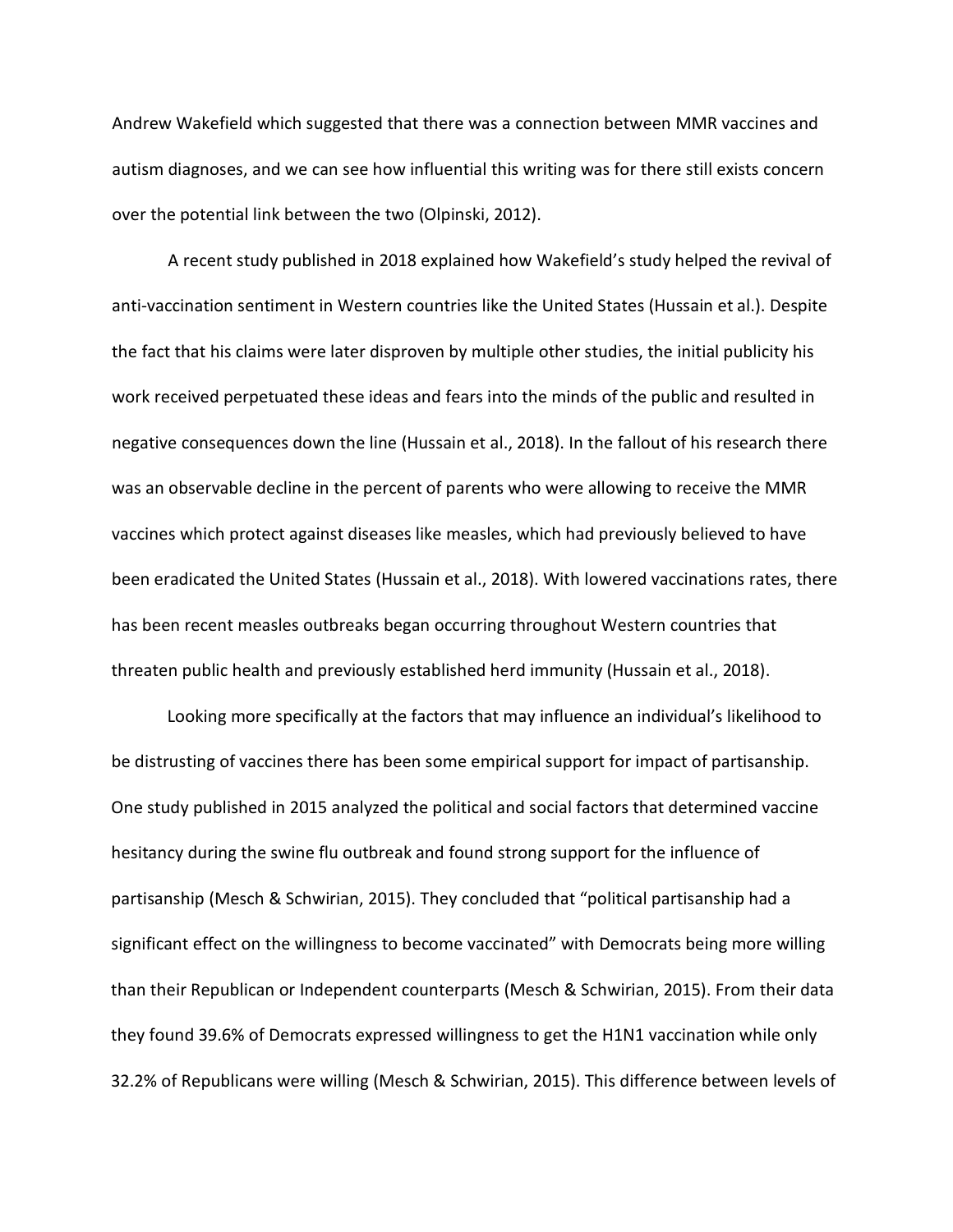hesitancy towards vaccines depending on party supports the influential effect of party politics on public attitudes. There is still much more research that needs to be conducted in order to fully support the effects of partisanship on vaccine beliefs for this was one of the few studies that looked specifically at the interaction between politics and vaccinations.

The other two factors discussed previously were demographics and elite cues, and there has been minimal research linking these factors to vaccine beliefs. In terms of demographics studies have concluded parents are the individuals who are more fearful of vaccinations as of recent, since Wakefield's work linked the MMR vaccine to autism in children (Hussain et al., 2018). Pediatricians and doctors have been seeing an elevated number of parents who are refusing to have their children vaccinated when coming in for appointments, which has in turn been leading to the outbreaks of older diseases as mentioned before (Olpinski, 2012). Studies also mention the fact that misinformation spread by social media, celebrity figures, and politicians alike has played a large role in the propagation of these myths surrounding the dangers of vaccines hinting at the possibility of elite cues influencing vaccine belief as well. Celebrities like Jenny McCarthy have also perpetuated the anti-vaccination movement by using their platforms to spread fear and misinformation (Hussain et al., 2018). There have been specific anti-vaccination websites created to spread misinformation surrounding their effectiveness and safety which reach large segments of the public due to high levels of internet access in the United States (Olpinski, 2012).

While research has shown that parents have a tendency to hold anti-intellectual views surrounding vaccines and some instances of celebrity influence, there is still minimal information available about the effects of demographics and elite cues on vaccination attitudes.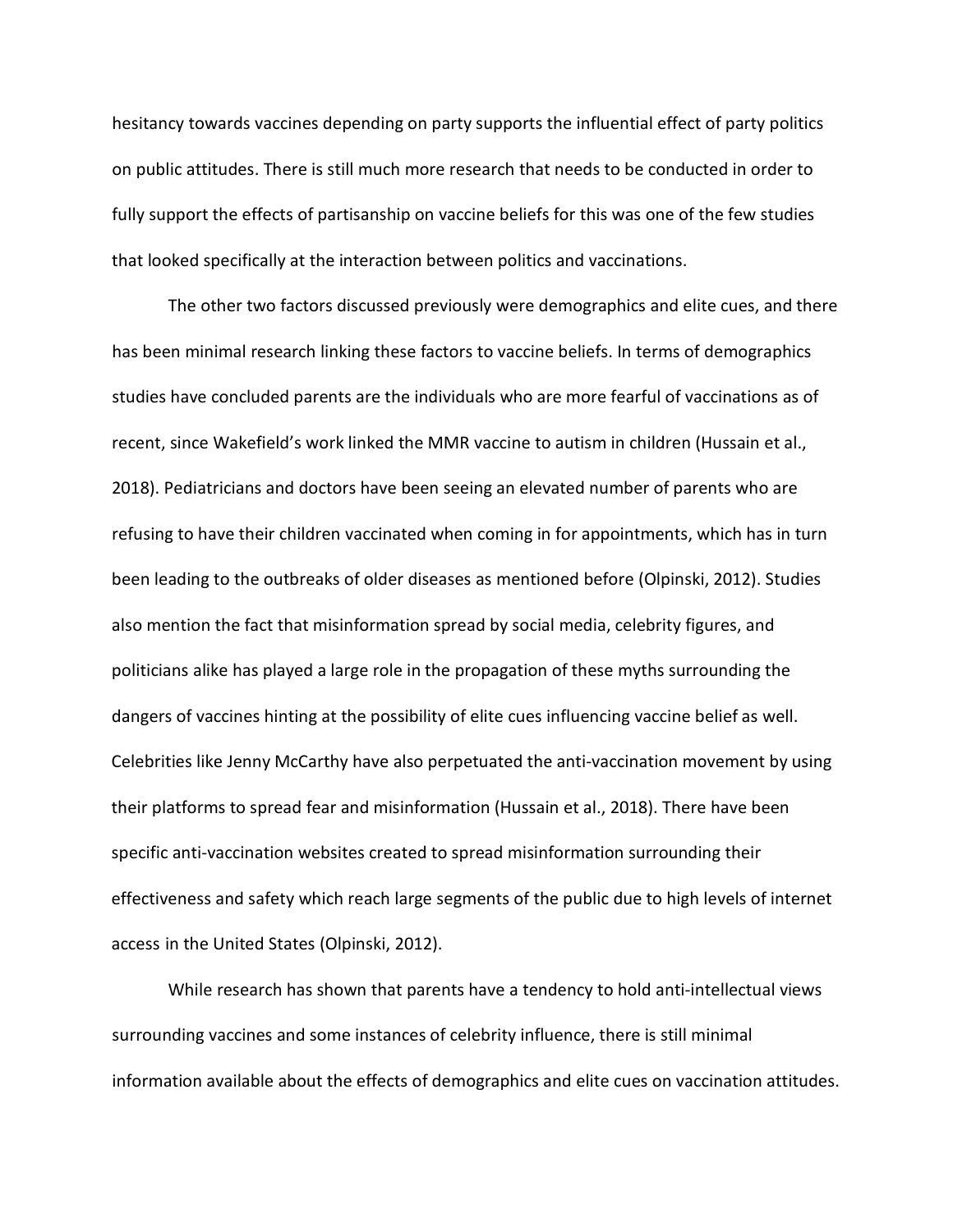This missing information is all the more relevant today with the arrival of the coronavirus in the United States which has deepened some of the political divides in this country among politicians and the public alike. COVID-19 has become so politicized that policies recommended by scientific professional and organization like mask wearing, social distancing, and vaccinations have become a topic of debate and contention, highlighting this persistent and growing distrust in scientific authority. I believe more research must be conducted in light of today's issues to have a better understanding of how social and political correlates have been influencing these anti-intellectual behaviors.

#### **Purpose**

Overall, the analysis of U.S. public opinion on climate change and what factors influence and shift it is necessary to understand why certain sects of the population maintain denialist views. Through the review of scholarly articles, it has been demonstrated that elite-driven polarization between the Democrat and Republican political parties, that has increased over time, is one of the main determinates of climate views held by the public. The wider reach of anti-intellectualism has been discussed by looking at public attitudes towards more recent topics like vaccination of children and coronavirus policies. Understanding what influences these denialist views helps one understand what must be challenged and changed within the United States political system in order to effectively and efficiently address the climate crisis and the coronavirus pandemic. Another factor impacting public opinion that has been identified is demographics. Although some debate has been seen throughout research, certain demographic characteristics has been recognized across research as particularly influential on individual climate change beliefs. This review began by acknowledging the growth of anti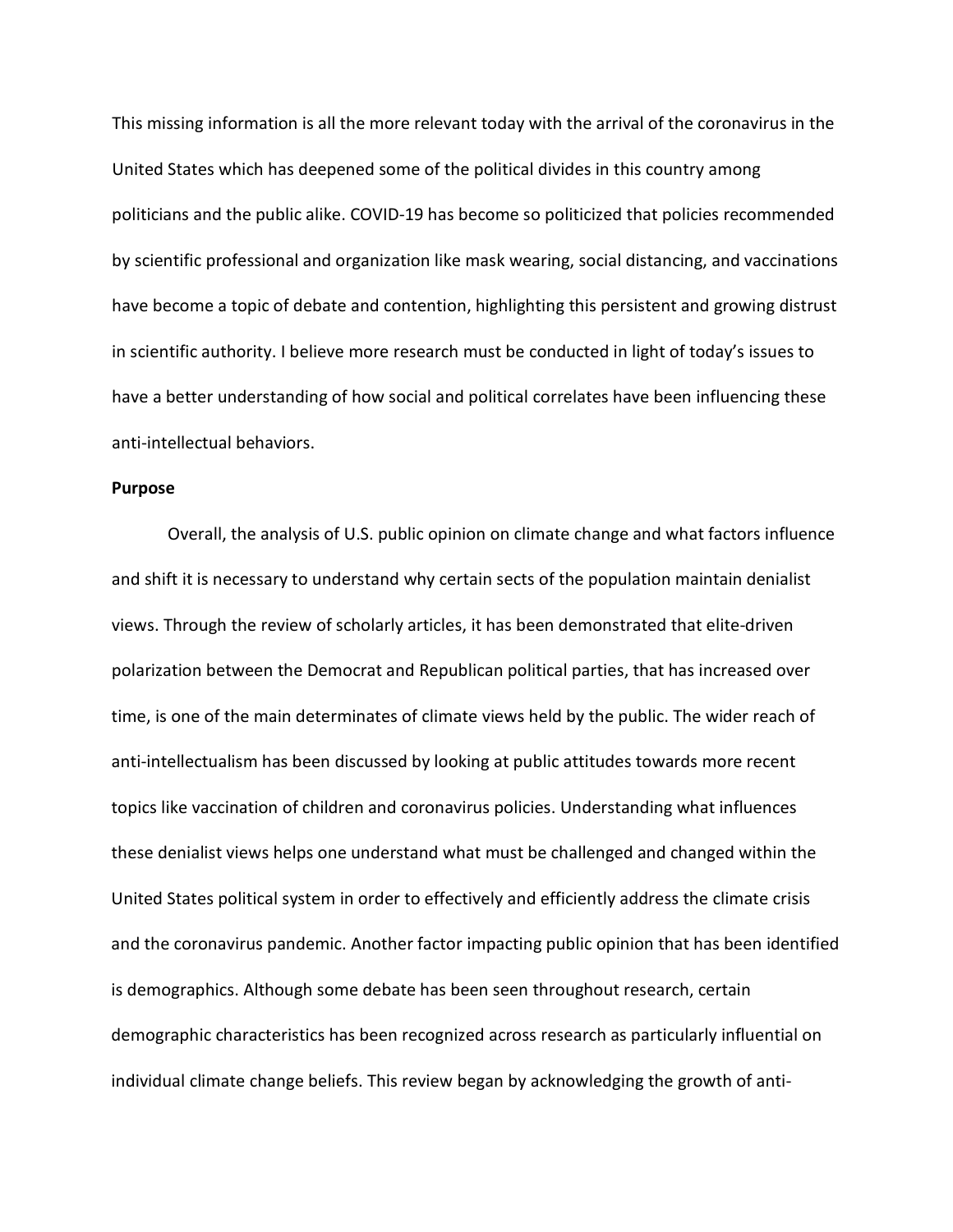intellectualism within the country over time and demonstrated which social and political factors have allowed this sentiment to prosper here answering the question of why some Americans deny the existence of climate change.

The purpose of this present study is to examine the demographic and political correlates of anti-intellectualism in the United States as they relate to present day policy issues including climate change, vaccinations, and COVID-19. These topics are areas in which there is clear scientific consensus which have implications for public health, which is why they should be of particular interest to the government. In order to have effective policy responses to crises we need to be working towards reestablishing trust between the American people and figures of scientific authority. I hope to help achieve this by shedding light on who exactly is holding antiintellectual beliefs.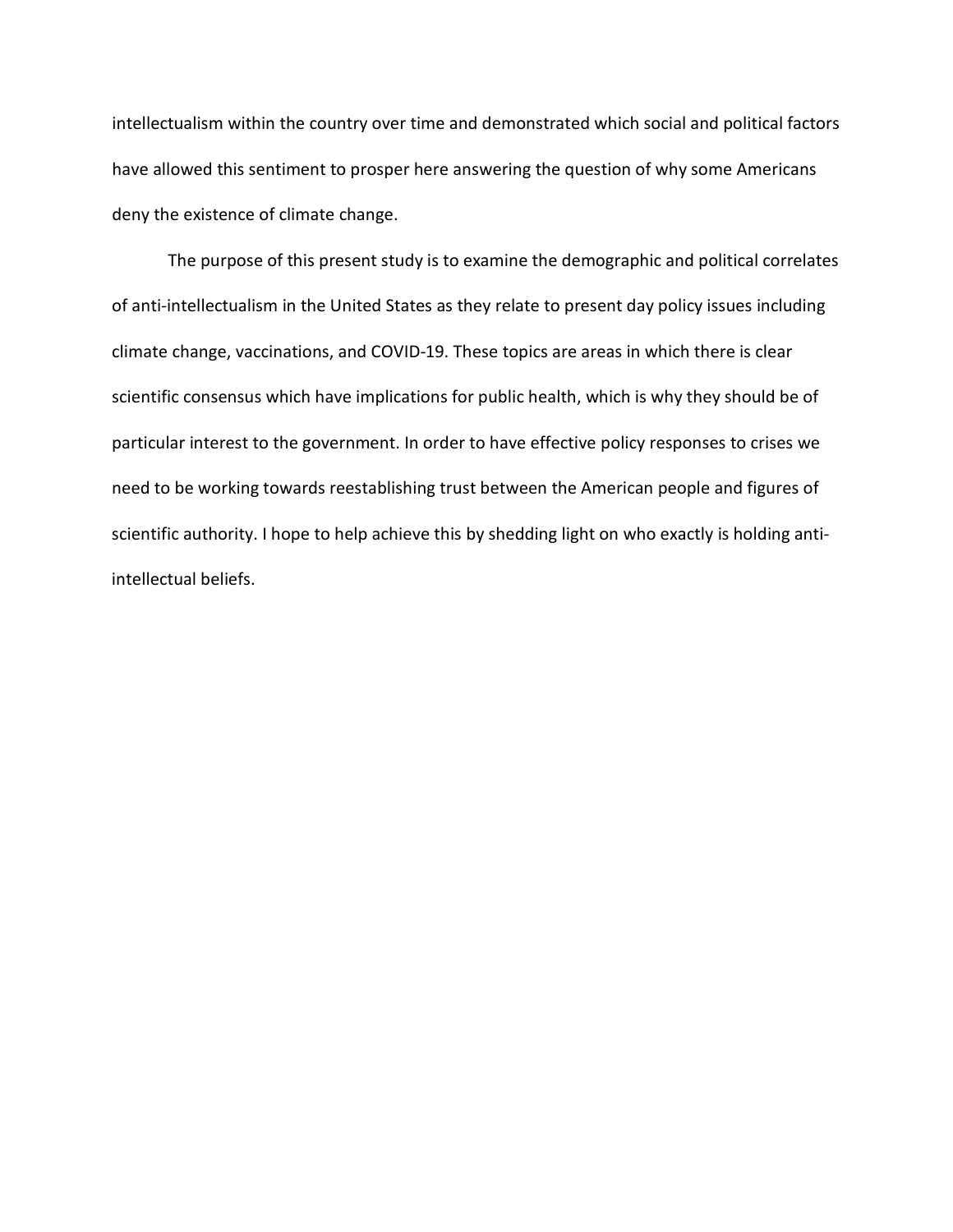#### **METHODS**

#### **Participants**

The data used for this study was collected from the Chapman University Survey on America Fears (CSAF). This survey was collected through the SRSS online opinion panel and was administered over the course of ten days from January  $5<sup>th</sup>$ -15<sup>th</sup> 2021. While the survey was completed by 1,067 participants, the final sample of participants used for the data set consisted of 1,035 adults 18 years and older. This number was tapered down using a quality checking system that ultimately removed several responses that did not pass standards. It is important to note that while Chapman University is located in Southern California, the survey was conducted on a national scale and therefore results are more representative of the country at large. Researchers implemented a weighting system to ensure the data provided "nationally representative and projectable estimates" (Rapoport, Berta, & Kline, 2021). The weighting process involved multiple stages including calculating a base weight to determine survey recruitment probabilities, accounting for households which lack internet access for an online survey and sorting demographic samples to reflect "population parameters" (Rapoport, Berta, and Kline, 2021).

#### **Materials**

This study attempted to look at levels of anti-intellectualism among the American public, but there is no universal measurement for this phenomenon. Using the Survey on American Fears, I selected several questions from the survey that ask about levels of fear towards topics of scientific consensus with political implications. Since anti-intellectualism involves a general distrust of science and scientific authority, these questions are used as a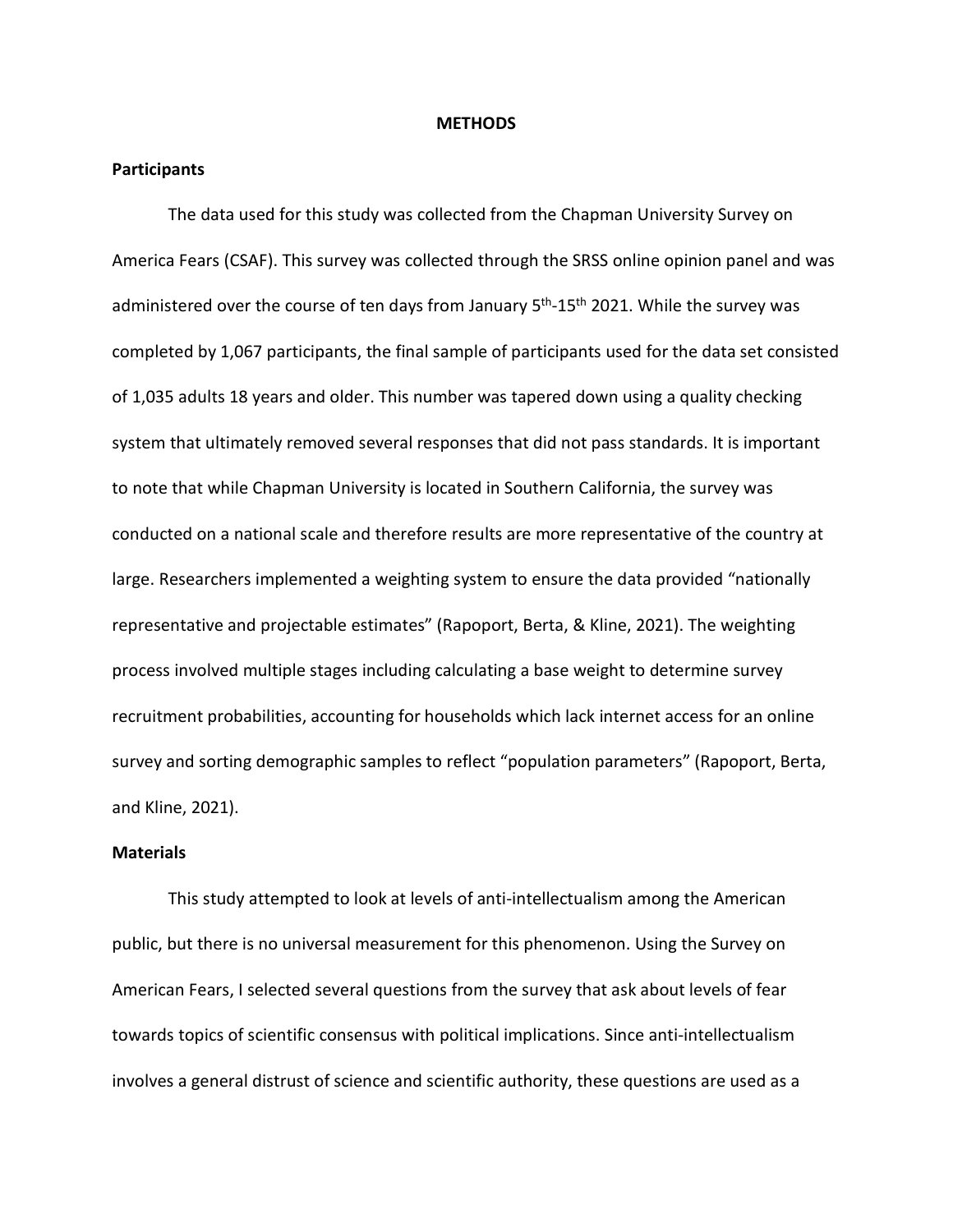proxy to measure trust in science. The three specific categories of anti-intellectual beliefs that were looked at and measured during this study were views on climate change and global warming, health and safety responses during the COVID-19 pandemic, and vaccinations.

The question reading read "How afraid are you of the following: Global warming and climate change?" was selected as the best proxy for measuring public opinion towards climate change. The original data from the survey for this question was measured on a scale ranging from "very afraid" to "not afraid", but this question was recoded into a binary variable to allow for easier interpretation of results after testing. This resulted in two binary options of either afraid or not afraid of climate change. With the scientific community being in consensus on the reality and threat of climate change for decades, the analysis of this question relied on the assumption that those who are trusting of science would hold some level of fear towards it. It was assumed that those who do not believe in something, would not be afraid of it.

The second category of anti-intellectual beliefs involved the recent COVID-19 pandemic. As with climate change, I used the following questions as proxies for measuring antiintellectualism and trust in science since the information surrounding the pandemic and response measures have been communicated by scientific officials and organizations. The first asked the following: "How afraid are you of the following: A loved one contracting the coronavirus (COVID-19)?". While I initially planned on using question asking how afraid individuals were of contracting COVID-19 themselves, I decided that this one would be a better measurement to determine levels of trust in science. The second question that addressed the pandemic stated "Please indicate your level of agreement with the following statements about the coronavirus (COVID-19). The benefits of wearing a mask outweigh the consequences of not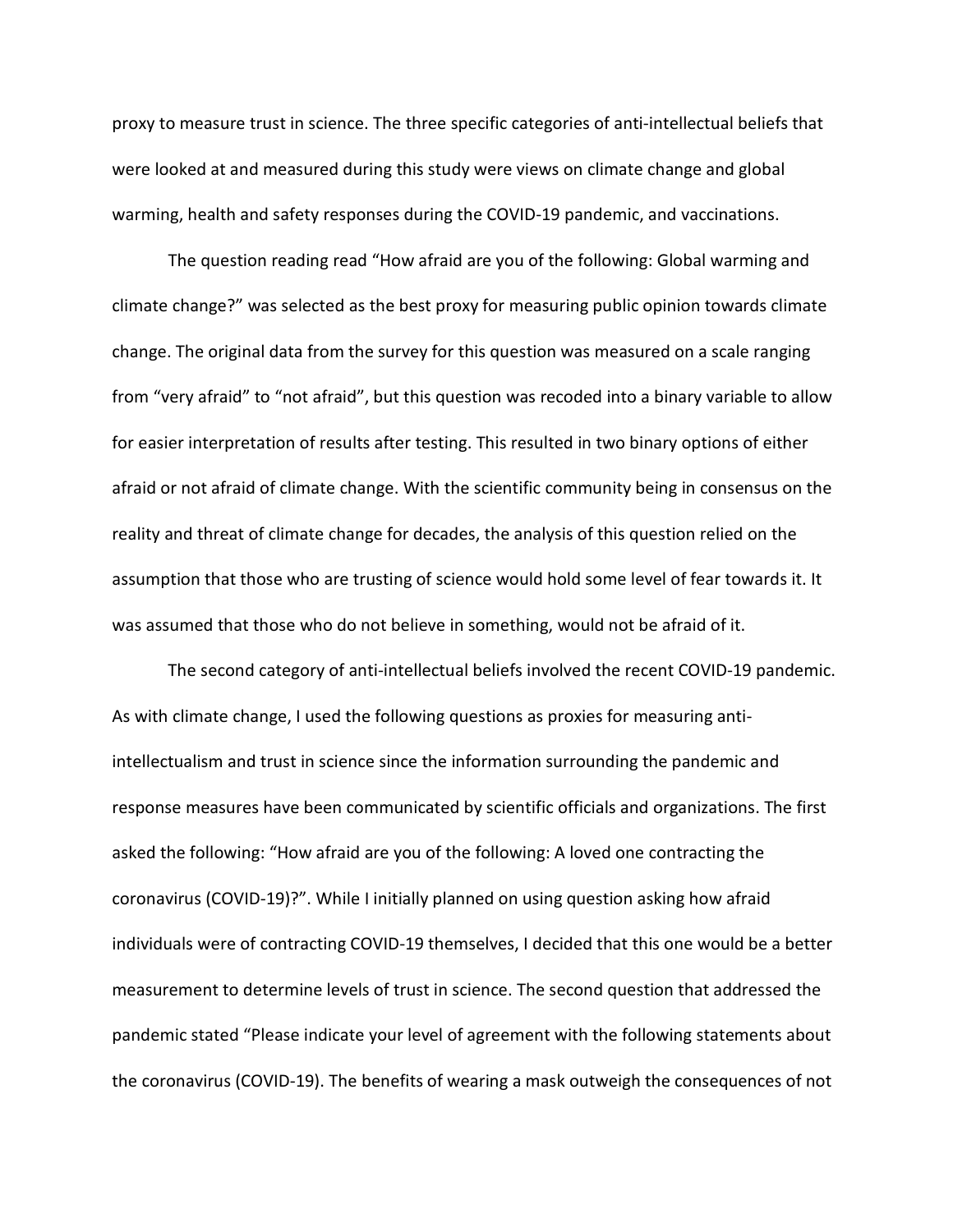wearing one". Both of these questions were also recoded into binary variables to help make interpretation easier.

Lastly, several questions from the Survey on American Fears addressed public attitudes towards vaccinations, another area of contention for those who hold anti-intellectual beliefs. The first question used for this category asked "Please indicate your level of agreement with the following statements about the coronavirus (COVID-19). When a safe and effective coronavirus (COVID-19) vaccine becomes available, I will get it as soon as possible". I recognized that the COVID vaccine in particular has become highly politicized, so I also wanted to include questions that revealed public stances towards vaccines in general outside of the context of the pandemic. Two other questions addressing general attitudes towards vaccinates helped paint a more accurate picture of attitudes towards vaccines and scientific consensus. These three questions were all recoded into binary varaibles as well.

#### **Procedure**

As mentioned previously, data for the survey was collected over a period of 10 days beginning with a "soft launch" on January 5th, 2021. This soft launch involved sending out the online survey to a smaller number of individuals to ensure the data collection was working as expected. Once this proved successful, the survey was sent out to a larger population of potential participants totaling 2,019. In order to incentivize participation, electronic gift cards were sent out to participants who completed the survey in its entirety, and there was a 51% percent completion rate. Since the polling was completed online it was self-administered by the participants and margins of error were calculated and accounted for once all the data was collected.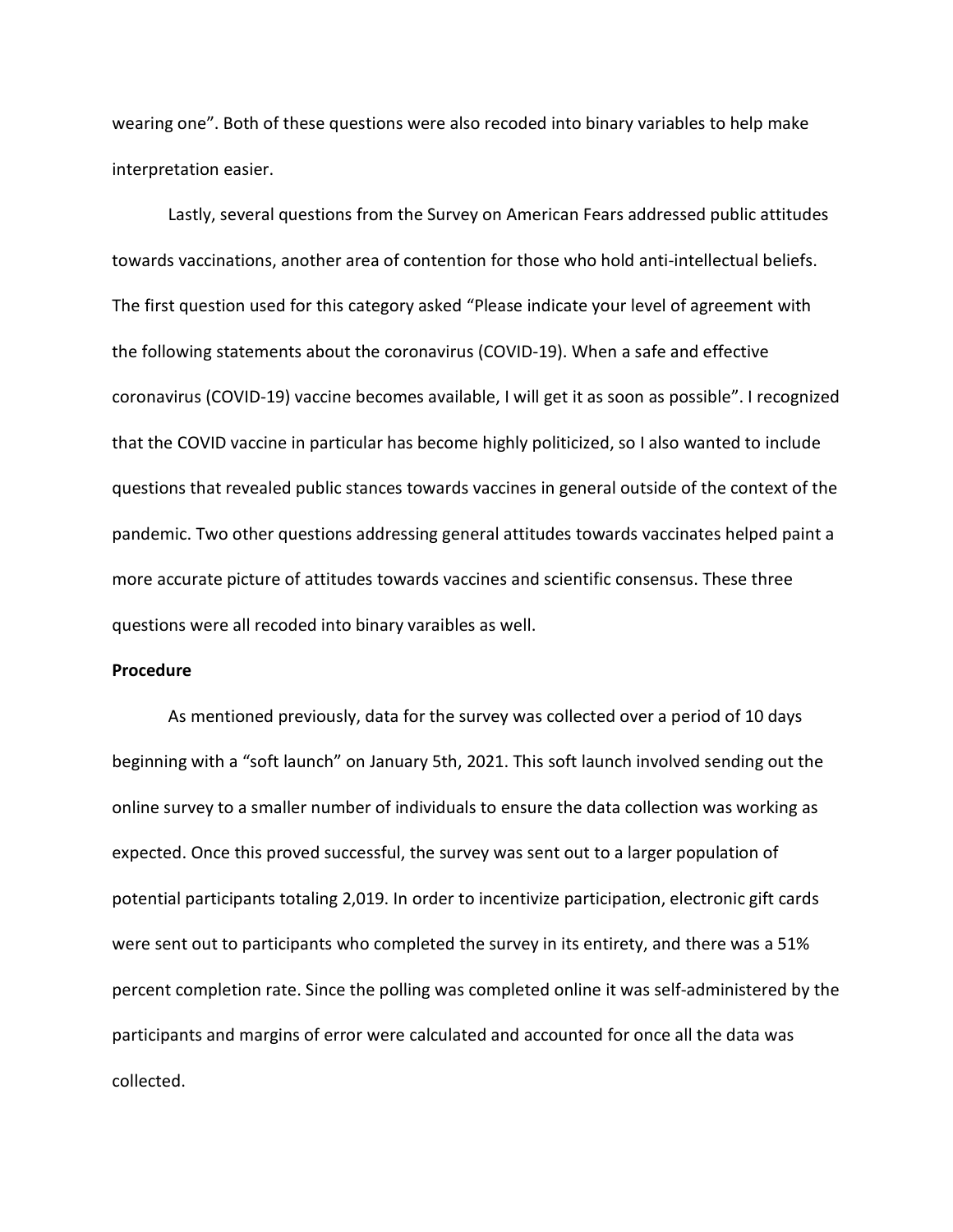The questionnaire had a minimum of 36 question sections with multiple parts for each one. For my study I chose to focus specifically on the six questions detailed in the last section that relate to my research question of the political and social correlates of anti-intellectualism. Additionally, I went in and selected the political and social demographics I was interested in testing in relation to them. I looked at five categories of political ideology, political party, religiosity, gender, and race and recoded these inputs to function as my independent variables. I then was able to run tests and analyze relationships between public views towards the questions about climate change, COVID-19, and vaccines and their demographic spread.

For my research I created three main hypotheses, and one related hypothesis, to test using the recoded questions and data from the Survey on American Fears.

Main Hypotheses:

H1: Conservative, white, men make are more likely to deny climate change than other demographic groups

H2: Women are more likely to be fearful/distrusting of vaccinations than men H3: Due to heightened polarization, political party affiliation is a significant predictor of anti-intellectual views

Related Hypothesis:

H4: People of color are more fearful of vaccinations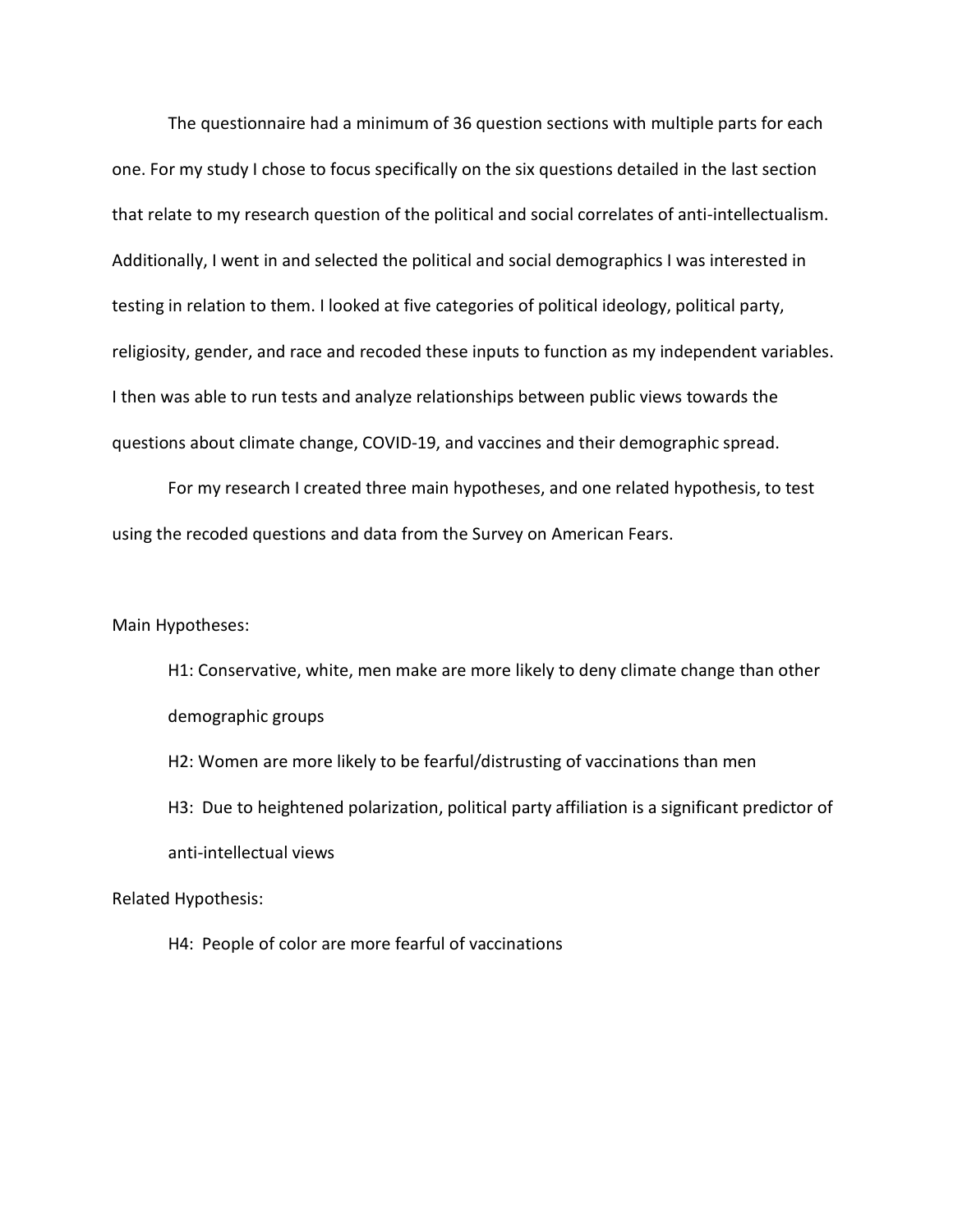The first hypothesis tests whether the characterization of climate change deniers as predominately conservative, white, men by researchers like Egan and Mullin was supported by this data. My second hypothesis speculated that women over men would be more distrusting in vaccines since much of the anti-vaccination rhetoric I have observed in my life has been shared by women. The third main hypothesis is based off of research supporting the increasingly polarized nature of our political system, and how that politicization informs public views through elite cues. I hypothesized that one's political party would be one of the biggest factors in determining if they held anti-intellectual views. My fourth hypothesis predicted that due to the history of medical violence people of color have experienced in the United States, they would likely be more fearful of receiving vaccinations. This last hypothesis differs from the previous three because it does not necessarily signal an increased level of anti-intellectualism, but rather the generational trauma that has informed attitudes of people of color today. For this reason, I consider it to be a related hypothesis.

#### **RESULTS**

To test these hypotheses, I started out by running a series of crosstabulations between each dependent variable and independent variable and looked more specifically at subcategories within each demographic group. For example, within the independent variable group of political ideology I obtained unique percentages for liberals, moderates, and conservatives to better understand how exactly one's political ideology influences their views on climate change, COVID-19, and vaccinations. After all of the crosstab tests were complete, I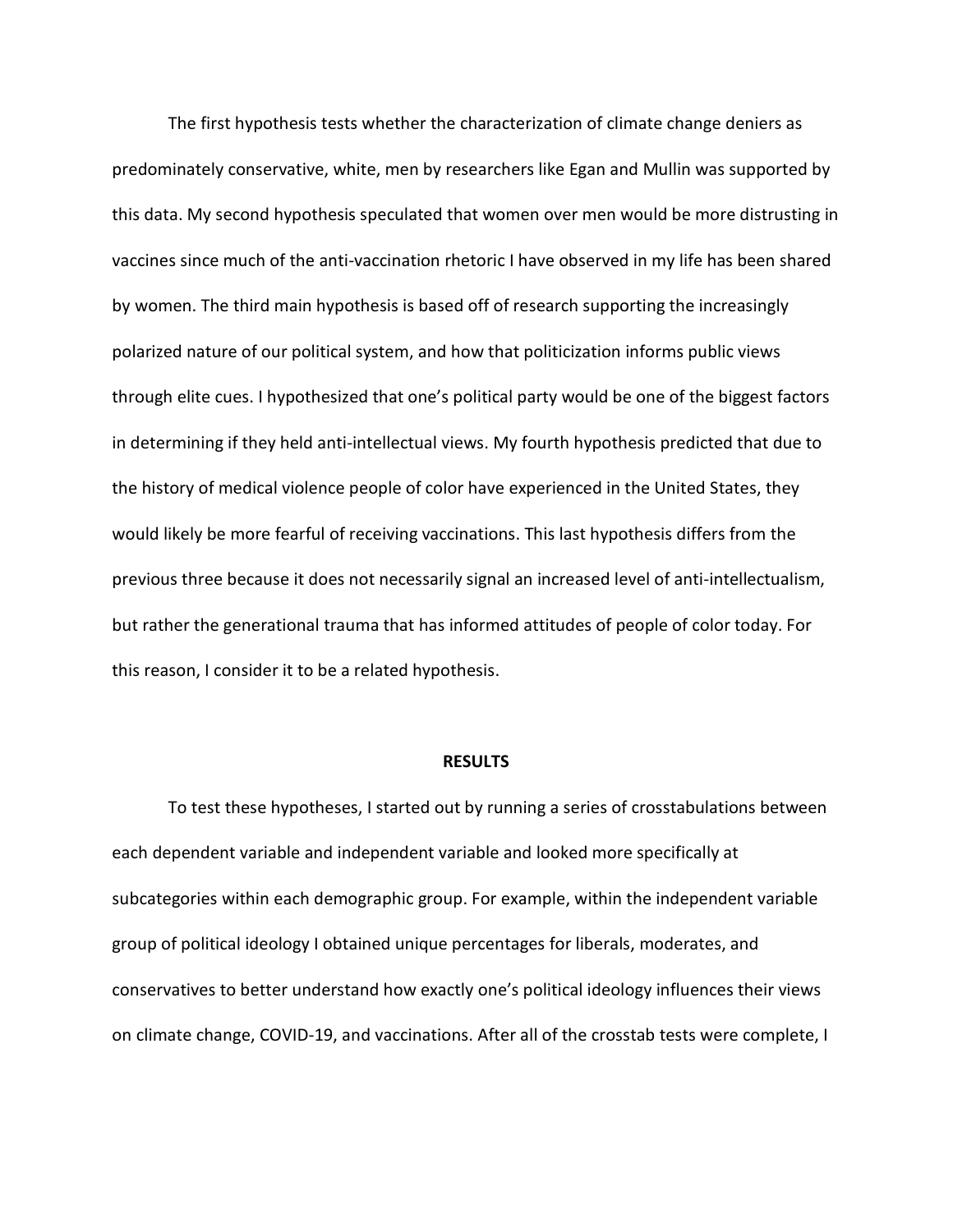arranged the data in a percentage table allowing me to analyze these results and see if I could decipher any general patterns or distributions that would be of note (Table 1).

|                        | Fear of | Fear of a | <b>Benefits of wearing</b> | Will get the                 | Concerned | <b>Benefits of</b> |  |  |
|------------------------|---------|-----------|----------------------------|------------------------------|-----------|--------------------|--|--|
|                        | climate | loved one | a mask outweigh            | COVID-19<br>about the safety |           | vaccines           |  |  |
|                        | change  | catching  | the consequences           | of vaccines<br>vaccine       |           | outweigh the       |  |  |
|                        |         | COVID-19  | $(COVID-19)$               |                              |           | risks              |  |  |
|                        |         |           |                            |                              |           |                    |  |  |
| Ideology               |         |           |                            |                              |           |                    |  |  |
| Liberal                | 95.4%   | 92.4%     | 94.9%                      | 38.1%<br>82.7%               |           | 88.2%              |  |  |
| Moderate               | 80.1%   | 88.5%     | 87.7%                      | 61.2%                        | 58.7%     | 77.0%              |  |  |
| Conservative           | 42.7%   | 70.6%     | 58.8%                      | 39.6%                        | 63.7%     | 62.0%              |  |  |
| <b>Political Party</b> |         |           |                            |                              |           |                    |  |  |
| Democrat               | 95.5%   | 95.2%     | 94.1%                      | 76.0%                        | 44.9%     | 86.5%              |  |  |
| Independent            | 76.4%   | 85.5%     | 83.9%                      | 59.8%                        | 57.3%     | 73.3%              |  |  |
| Republican             | 43.9%   | 71.5%     | 63.6%<br>42.3%             |                              | 66.3%     | 67.2%              |  |  |
|                        |         |           |                            |                              |           |                    |  |  |
| Religiosity            |         |           |                            |                              |           |                    |  |  |
| Not religious          | 80.4%   | 85.7%     | 85.0%                      | 67.1%                        | 47.7%     | 82.0%              |  |  |
| Religious              | 69.5%   | 84.1%     | 79.7%                      | 55.5%                        | 61.5%     | 71.1%              |  |  |
| Gender*                |         |           |                            |                              |           |                    |  |  |
| Female                 | 75.6%   | 85.6%     | 80.8%                      | 58.9%                        | 60.2%     | 71.2%              |  |  |
| Male                   | 71.8%   | 84.0%     | 83.3%                      | 62.0%                        | 50.5%     | 79.8%              |  |  |
|                        |         |           |                            |                              |           |                    |  |  |
| Race**                 |         |           |                            |                              |           |                    |  |  |
| <b>Black</b>           | 87.6%   | 94.6%     | 92.1%                      | 43.4%                        | 79.7%     | 61.1%              |  |  |
| White                  | 55.3%   | 59.8%     | 59.9%                      | 66.7%                        | 54.5%     | 66.3%              |  |  |
|                        |         |           |                            |                              |           |                    |  |  |

Table 1. Attitudes Towards Climate Chance, COVID-19, and Vaccines by Political and Demographic Variables

\*Survey on American Fears includes non-binary individuals as well, but these numbers were not included in Table 1 \*\*Survey on American Fears also includes a wider breadth of race categories not included in Table 1

Most of the data came out as one would expect. For example, fears towards highly politicized issues like climate change were more common among liberals and Democrats over conservatives and republicans with around 95% of former expressing fear towards climate change while that number dropped around 40% for the later (Table 1). One area that was somewhat was surprising when initially running the data was the relatively high level of concern about the safety of vaccines expressed across all demographic groups, there appeared to be smaller gaps between demographic groups when it came to this subject. While the percentage table is helpful in understanding the spread of my data along with any general trends that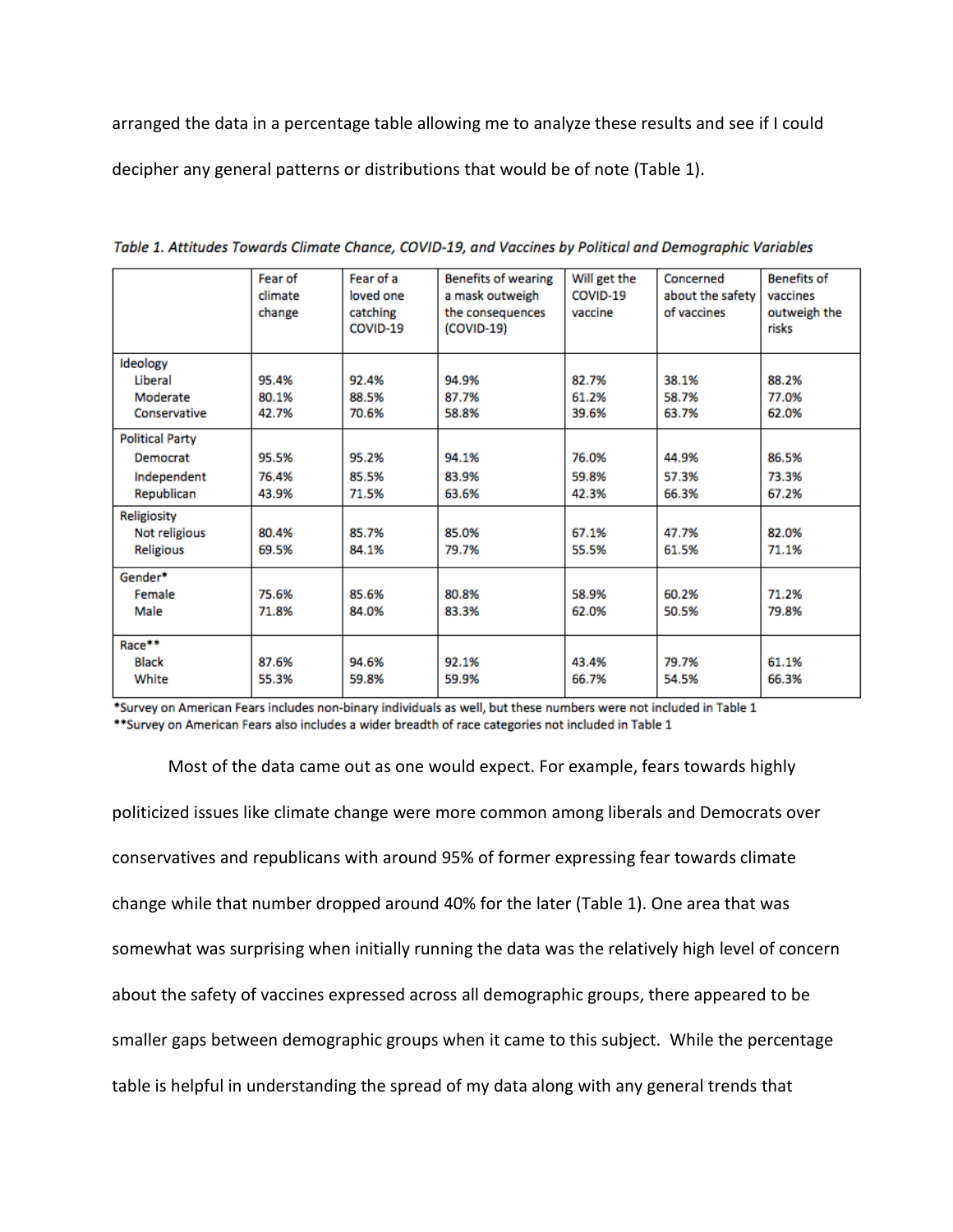emerged, the crosstab tests used to create it gave no indication of statistical significance and could not be used to either support or reject my hypotheses. This is because the crosstabulations only shows the bivariate relationships, and not the actual effect of each independent variable relative to the others.

Because of this I decided to move on to a more complex level of testing. I utilized ordinary least squares regression analysis to determine if these relationships remained significant when holding other variables constant. The specific data I collected from the regression tests included the standard coefficients which demonstrate the direction and strength of the relationship between each independent variable and dependent variable along with their significance levels. This data has been compiled into a second table below (Table 2). With this table, I was now able to make some conclusions about my hypothesis.

Starting with H1: Conservative, white, men make are more likely to deny climate change than other demographic groups. This hypothesis was based on the characterization of conservative, white, men as the primary group of climate change deniers within the United States according to some previous research and ended up being only partially supported by my data. Looking at the column on the far left of Table 2 we can see that ideology, political party,

|                             | Fear of climate<br>change | Fear of a loved<br>one catching<br>COVID-19 | <b>Benefits of</b><br>wearing a mask<br>outweigh the<br>consequences<br>(COVID-19) | Will get the<br>COVID-19<br>vaccine | Concerned<br>about the safety<br>of vaccines | <b>Benefits of</b><br>vaccines<br>outweigh the<br>risks |  |  |
|-----------------------------|---------------------------|---------------------------------------------|------------------------------------------------------------------------------------|-------------------------------------|----------------------------------------------|---------------------------------------------------------|--|--|
| Ideology                    | $-317*$                   | $-183*$                                     | $-292*$                                                                            | $-242*$                             | $.125*$                                      | $-225*$                                                 |  |  |
| <b>Political Party</b>      | $-260*$                   | $-145*$                                     | $-.210*$                                                                           | $-193*$                             | $.179*$                                      | $-.190*$                                                |  |  |
| Religiosity                 | $-.039$                   | .059                                        | .044                                                                               | $-.004$                             | $.096*$                                      | $-.033$                                                 |  |  |
| Gender: Male                | $-.023$                   | $-0.078*$                                   | .050                                                                               | $.078*$                             | $-140*$                                      | $.118*$                                                 |  |  |
| Race: White                 | $-0.089*$                 | $-164*$                                     | $-.011$                                                                            | $.195*$                             | $-222*$                                      | $.193*$                                                 |  |  |
| <b>Adjusted R</b><br>Square | .314                      | .136<br>.195                                |                                                                                    | .156                                | .133                                         | .159                                                    |  |  |

| Table 2. Standardized Regression Coefficients: Attitudes Towards Climate Chance, COVID-19, and Vaccines by |  |  |  |  |  |
|------------------------------------------------------------------------------------------------------------|--|--|--|--|--|
| Political and Demographic Variables                                                                        |  |  |  |  |  |

\*p < .01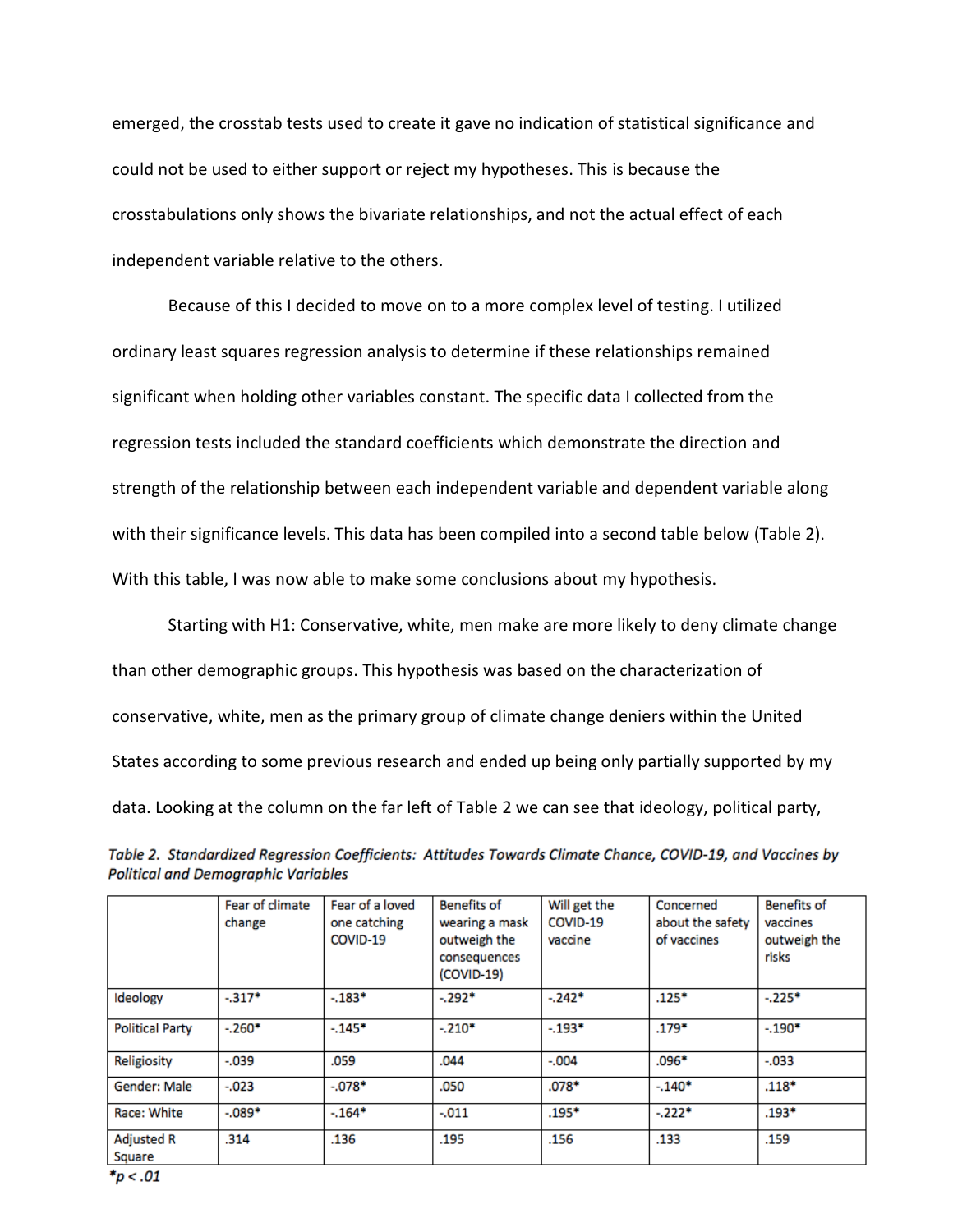and race all remained significant determining factors of fear of climate change when accounting for all of the other independent variables. The negative sign in front of the coefficients for these three independent variables indicates an inverse relationship between them and the dependent variable. Based off of the coding of the data we can observe that conservative, Republican, and white individuals experience less fear towards climate change and their counterparts express greater levels of fear (Table 2). This pattern was first identified in Table 1 when looking at the crosstab percentages, but now regression analysis has confirmed the significance of this relationship even while holding the effects of other independent variables constant, at the significance level of p<.01 (Table 2).

While support was found within my data for the influence on pollical party, ideology, and race on climate change beliefs, the independent variables of gender and religiosity did not remain significant. The previously mentioned studies by Egan and Mullin found increased levels of denial among men in particular but this was not supported by the data presented here. The possible explanation for this could potentially be that more men or religious individuals subscribe to conservative political beliefs, which then ultimately becomes the determining factor in one's fear of climate change. But gender and religion on their own do not influence one's attitudes towards climate change. This is why I suggest that my first hypothesis was only partially supported.

Moving on to my second hypothesis: Women are more likely to be fearful/distrusting of vaccinations than men. Referring back to Table 2 we can observe that the regression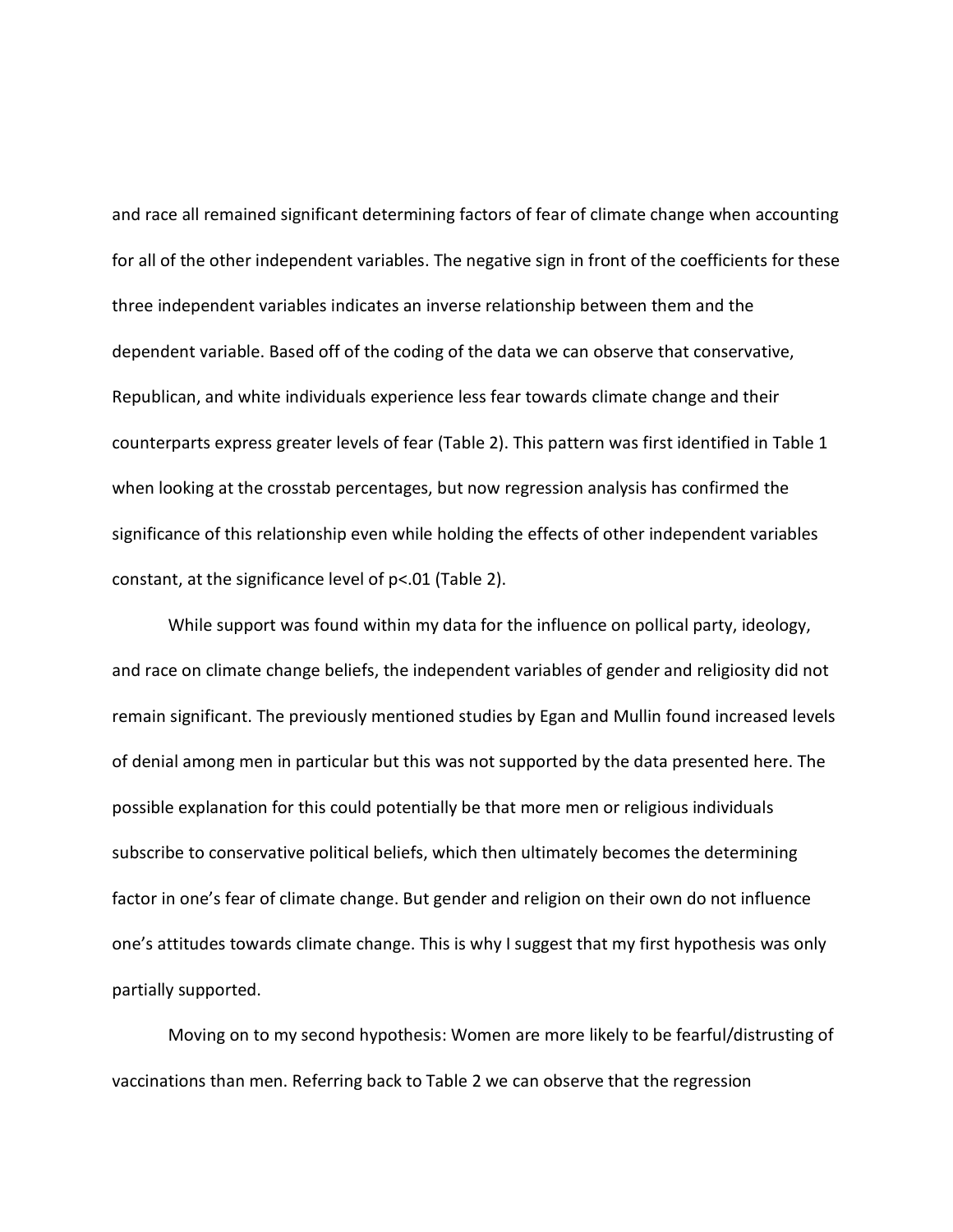coefficients between the independent variable of gender and the three dependent variables asking about vaccinations all were significant at p< .01. According to the data, men were more likely to get the COVID-19 vaccine, less concerned about the safety of vaccines, and more likely believed that the benefits of vaccines outweighed the risks or their concerns (Table 2). We can conclude then that women experience the opposite of these relationships and are overall much more fearful and distrusting in the safety of vaccines. They are less likely to receive the COVID-19 vaccine, more concerned about the general safety of them, and women were less likely to agree that the benefits of vaccinations outweigh the risks they perceive. Altogether this information and data fully supports my second hypothesis which was predicting that women are the main individuals who carry anti-intellectual beliefs about vaccinations.

My third main hypothesis went as follows: Due to heightened polarization, political party affiliation is a significant predictor of anti-intellectual views. This hypothesis was definitely the broadest one and was based off of the previous research surrounding effects of party and elite polarization on climate change views. I wanted to expand this finding to all three categories of I was looking at including climate change, COVID-19, and vaccinations and I ultimately found support for this hypothesis in my data as well. Across all six dependent variables, the coefficients for political party were significant meaning that one's political party was a significant predictor of their attitudes and beliefs no matter what topic they were asked about (Table 2). This supports the claims that party politicization does drive public opinion on these issues and also supports my third hypothesis.

Not only this but looking at the first row of Table 2 you can also see that political ideology has a separate and independent effect from political party across all dependent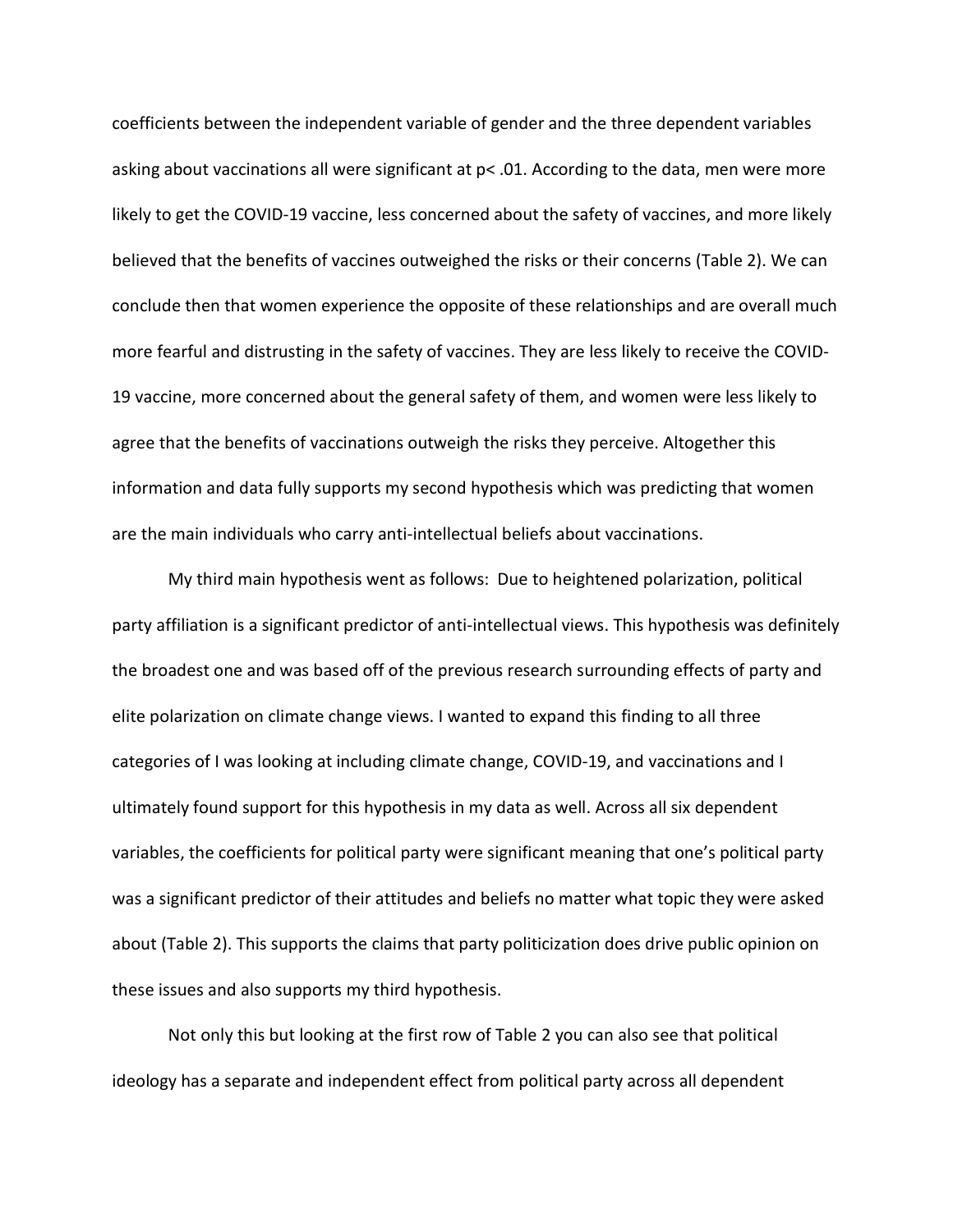variables as well. Just like party, the coefficients for the independent variable of ideology remained significant demonstrating their effectiveness in predicting public attitudes across all questions. This was very surprising to see because oftentimes political party and ideology are grouped together and seen as strongly correlated, but these findings suggest that there are distinct differences which allow each to be influential even when holding the other constant. Adding to on my initial hypothesis I can now say that both political party affiliation and political ideology are significant predictors of whether one holds anti-intellectual views towards these issues.

My last hypothesis I considered to be a related hypothesis because I did not believe it would be the best indication of anti-intellectualism, instead it would be highlighting a justified fear. I predicted that people of color are more fearful of vaccinations due to the history of violence and abuse by our medical systems in the United States. While it does not deal with anti-intellectualism as explicitly, I believe it is still an important lens of analysis to apply to this work for not all experiences of individuals have been comparable and these disparities in treatment will likely manifest themselves in attitudes today.

Referring back to the regression table and looking at the fifth row of the race independent variable, the coefficients under the three questions pertaining to vaccinations were all significant. The numbers show us that white people are more likely to get the COVID-19 vaccine compared to other races, are less worried about the safety concerns of vaccinations, and more likely to believe their benefits outweigh their risks (Table 2). From this relationship we can once again conclude that people of color experience the opposite attitudes of white people. This relationship is also reflected in the Table 1 which provides percentages specifically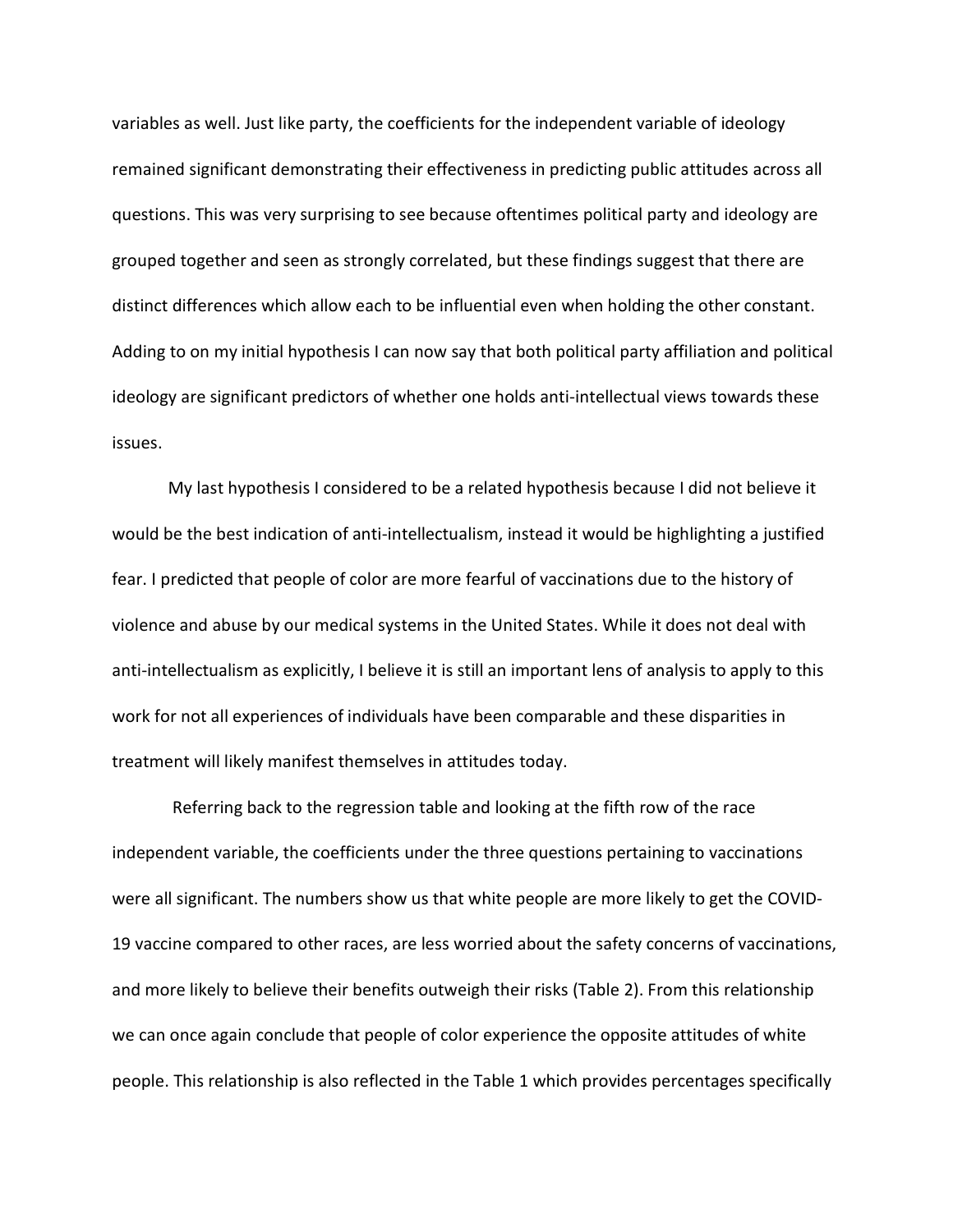for Black Americans who expressed the highest level of concern out of all demographic categories for the safety of vaccines in general. The regression analysis then proved this pattern was significant and upheld my fourth hypothesis.

What my fourth hypothesis highlights is the fact that anti-intellectual views can be informed by very different things for different people. In the case of people of color in America their fear and distrust in the safety of scientifically backed practices like vaccinations is cultivated by generational trauma, while white Americans have not experienced the same systemic violence from medical institutions and practitioners. This study's goal was to look specifically into the political social correlates that inform anti-intellectual and denialist beliefs towards climate change, COVID-19, and vaccinations and has successfully demonstrated how these two things interact, but the next logical step from here would be to do a deeper dive into how these individuals come to hold these views. Several areas of particular interest that have been discussed in related literature pieces include social media use, news exposure, and education to name a few. Further research into how specific demographic groups are impacted by these factors may help paint a more holistic picture of anti-intellectualism in the U.S.

#### **Conclusion**

In conclusion, using my recoded data from the Survey on American Fears I have found full support for three out of four of my hypotheses H2, H3, and H4. I have demonstrated that women and people of color are more likely to be distrusting and fearful of vaccination practices both in general and surrounding the COVID-19 pandemic. Additionally, I have also shown how political parties and ideologies are the most influential factors in determining whether someone holds anti-intellectual views and act independently from one another despite their similarities.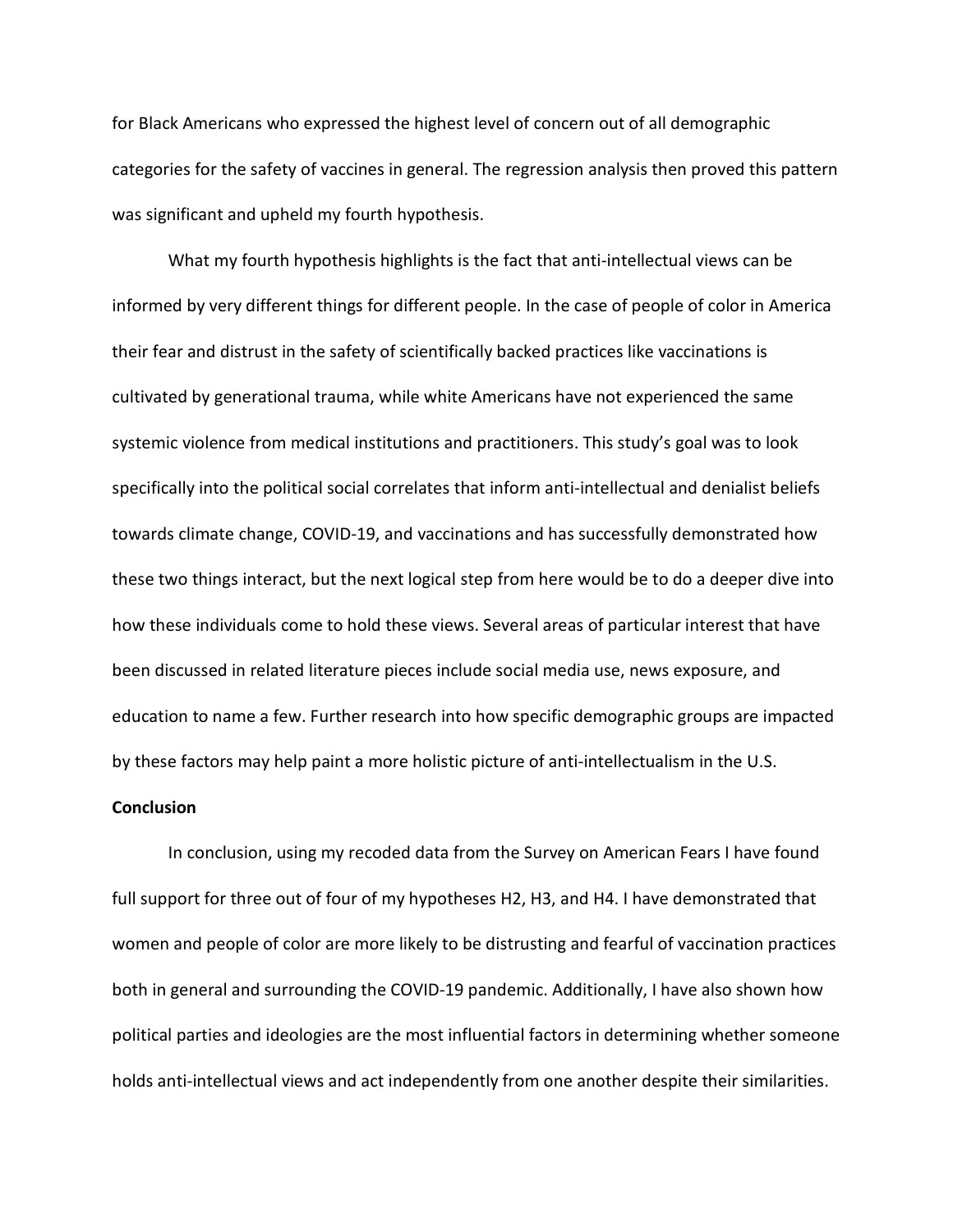While I did not find full support for my first hypothesis, I was able to conclude that political party, ideology, and race are all significant predictors of whether someone is fearful of climate change. Specifically, conservative and white individuals are the least likely demographic categories to fear it. Overall, understanding which portions of the American public carry antiintellectual beliefs is a vital first step in addressing the problem of this sentiment. The policy areas discussed are all strongly related to public health we cannot properly respond to crisis without public support and incentive. In order to ensure future safety for all Americans we need effective policy responses backed by the expertise of scientific efforts and this starts by addressing the strong anti-intellectual sentiment which has gripped much of the public today.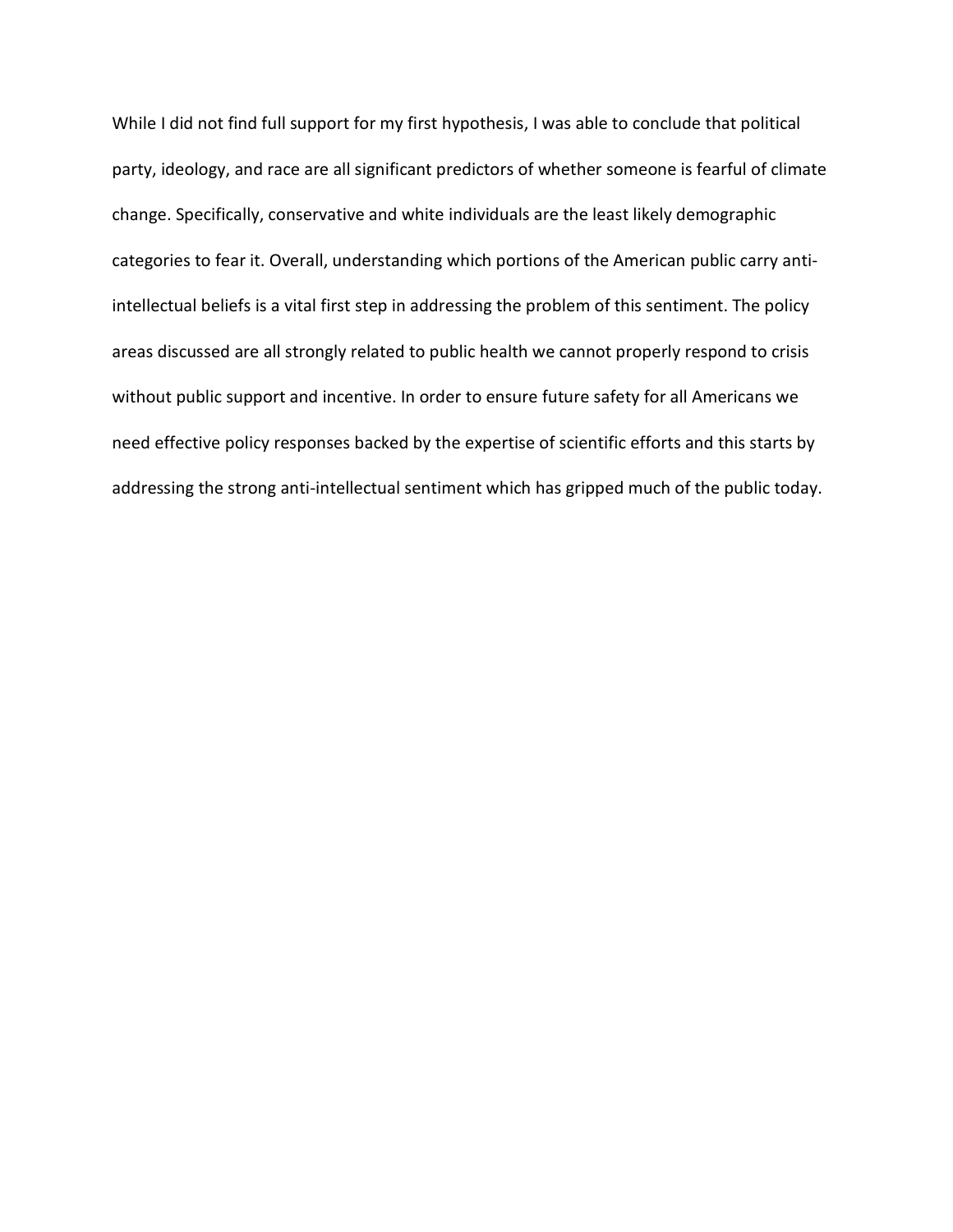#### **References**

Brulle, R.J., Carmichael, J., & Jenkins, J.C. (2012). Shifting public opinion on climate change: An empirical assessment of factors influencing concern over climate change in the U.S., 2002-2010. *Climate Change, 114(2*), 169–188.

<https://link.springer.com/article/10.1007/s10584-012-0403-y>

- Dunlap, R.E., & McCright, A.M. (2008). A Widening Gap: Republican and Democratic Views on Climate Change. *Environment Science and Policy for Sustainable Development, 50(5),* 26- 35.<https://www.tandfonline.com/doi/abs/10.3200/ENVT.50.5.26-35>
- Egan, P. J., & Mullin, M. (2017). Climate Change: US Public Opinion. *The Annual Review of Political Science, 20,* 209-227.

<https://www.annualreviews.org/doi/abs/10.1146/annurev-polisci-051215-022857>

Gauchat, G. (2012). Politicization of Science in the Public Sphere: A Study of Public Trust in the United States, 1974 to 2010. *American Sociological Review, 77(2),* 167-187.

<https://journals.sagepub.com/doi/abs/10.1177/0003122412438225>

Hofstadter, R. (1964). *Anti-intellectualism in American Life.* Alfred A. Knopf.

Hussain, A., Ali, S., Ahmed, M. & Hussain, S. (2018). The Anti-vaccination Movement: A Regression in Modern Medicine. *Cureus, 10(7)*.

<https://www.ncbi.nlm.nih.gov/pmc/articles/PMC6122668/>

McCright, A.M., & Dunlap, R.E. (2011). Cool dudes: The denial of climate change among conservative white males in the United States. *Global Environmental Change, 21,* 1163– 1172.<https://www.sciencedirect.com/science/article/abs/pii/S095937801100104X>